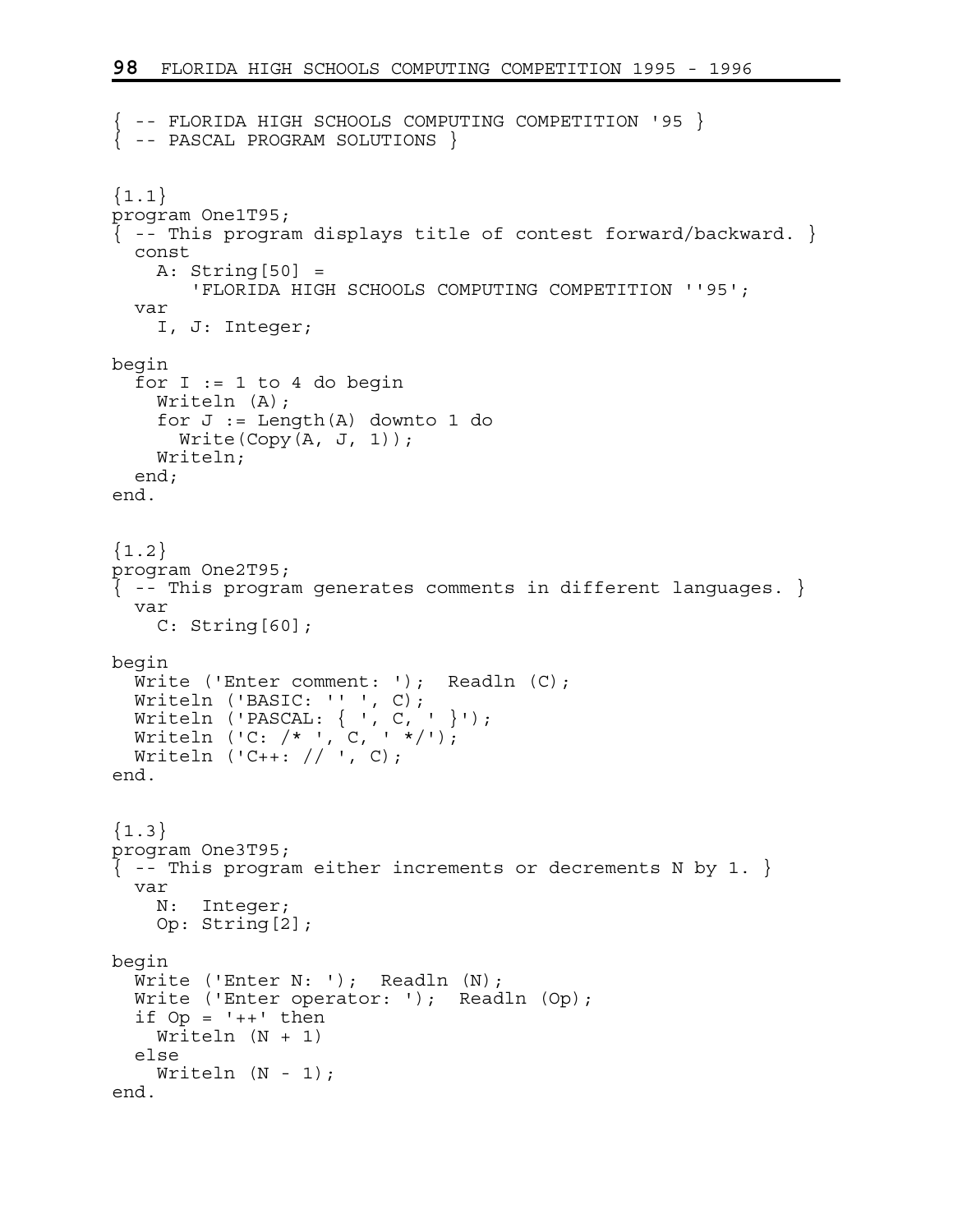```
{1.4}program One4T95; 
\{ -- This program rounds to three places by break point. \} var 
     BP: Integer; 
     Num: Real; 
begin 
  Write ('Enter break point: '); Readln (BP);
  Write ('Enter number: '); Readln (Num);
   Writeln ( Trunc((Num * 1000 + (10 - BP) / 10)) / 1000 :5:3); 
end. 
{1.5}program One5T95; 
\{ -- This program determines if a program is a REXX or a CLIST. \} var 
     C: String[80]; 
begin 
  Write ('Enter comment: '); Readln (C);
  if Pos('REXX', C) > 0 then
     Writeln ('REXX') 
   else 
    Writeln ('CLIST'); 
end. 
{1.6}program One6T95; 
{ -- This program displays the number of times variables appear.} 
   var 
     Num, Init, Init0: Integer; 
begin 
Write ('Enter number of variables: '); Readln (Num);
 Write ('Enter number initialized: '); Readln (Init); 
  Write ('Enter number initialized to 0: '); Readln (Init0);
  Writeln ('BASIC = ', Init - Init0);
   Writeln ('PASCAL = ', Num + Init); 
  Writeln ('C/C++ = ', Num);end.
```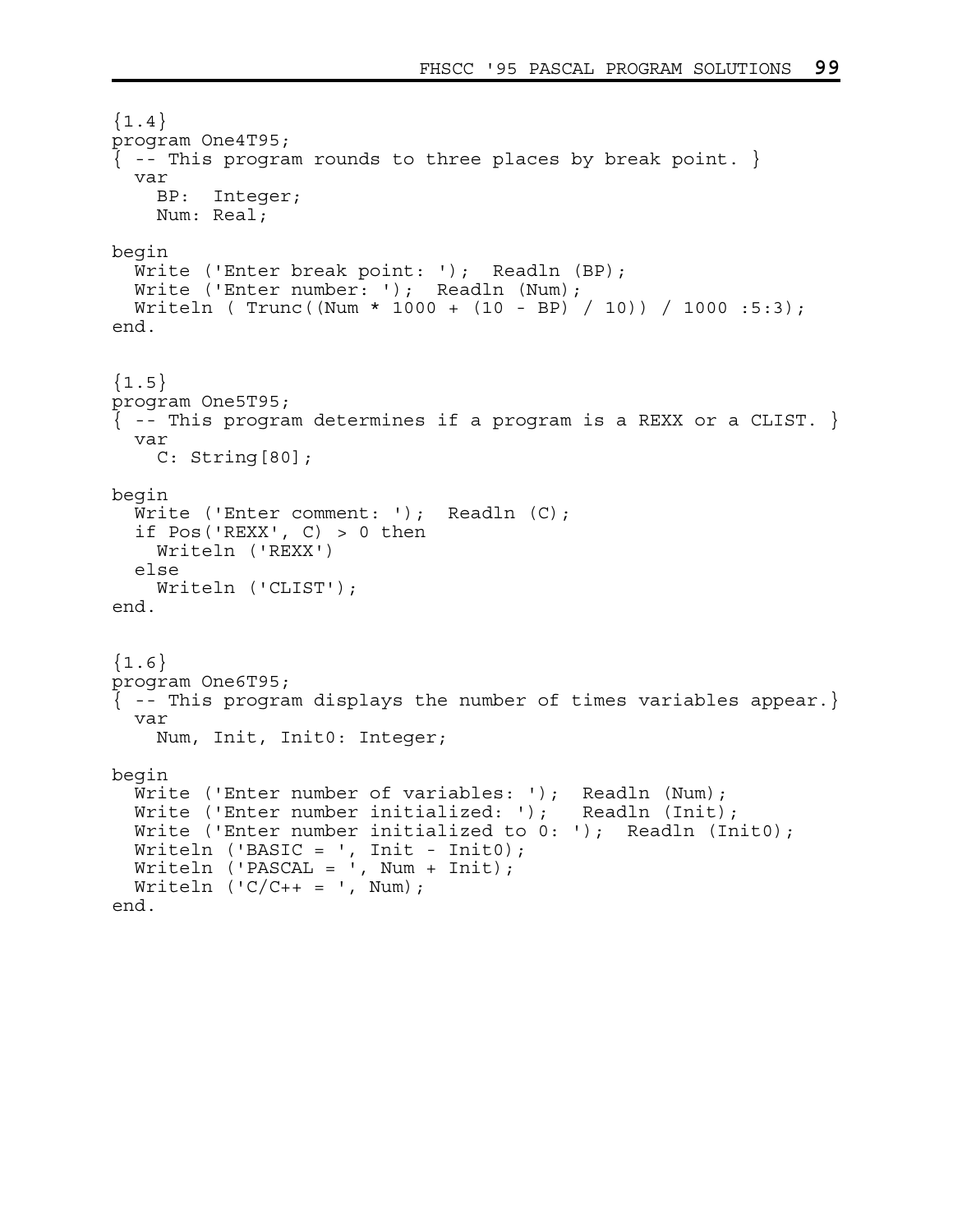```
{1.7}program One7T95; 
\{ -- This program displays last qualifier of a data set name. \} var 
     DSN: String[44]; 
     Last: String[8]; 
     I: Integer; 
     Ch: Char; 
begin 
  Write ('Enter data set name: '); Readln (DSN);
  Last := ';
   for I := Length(DSN) downto 1 do begin 
    Ch := DSN[I]; if Ch = '.' then begin 
       Writeln (Last); Exit; end 
     else 
     Last := Ch + Last;
   end; 
end. 
{1.8}program One8T95; 
{ -- This program displays real numbers in reverse order. } 
   var 
     I, N: Byte; 
     A: Array[1..10] of String[10]; 
begin 
  Write ('Enter N: '); Readln (N);
  for I := 1 to N do begin
    Write ('Enter \#: '); Readln (A[I]);
   end; 
   Writeln; 
   for I := N downto 1 do 
    Writeln (A[I]); 
end.
```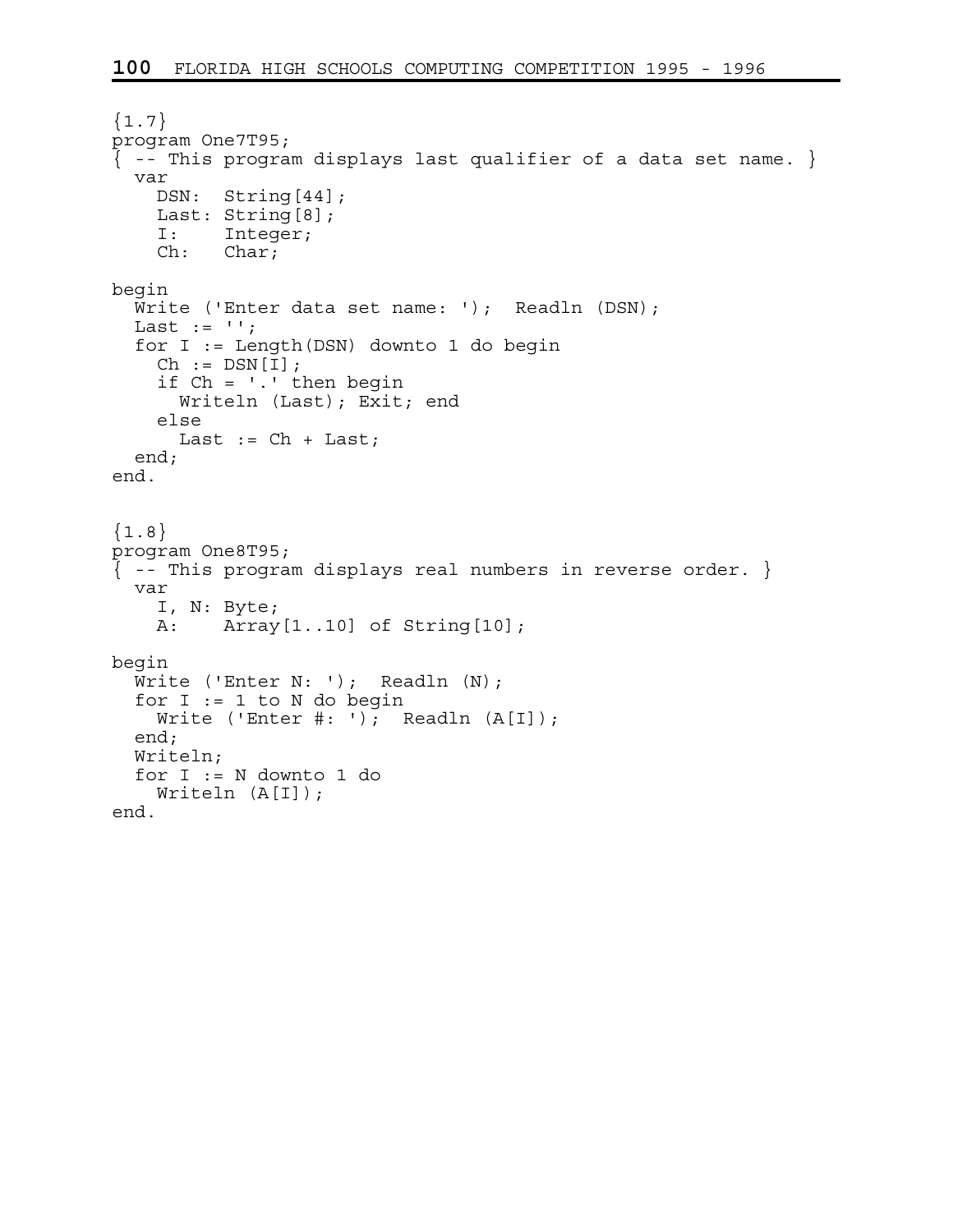```
{1.9}program One9T95; 
{ -- This program displays a large X made up of letter X's. } 
uses Crt; 
   var 
     Num, I: Byte; 
begin 
  Write ('Enter number of X''s: '); Readln (Num);
   ClrScr; 
  for I := 1 to Num do begin
     GotoXY (I, I); Write ('X'); 
    GotoXY (Num - I + 1, I); Write ('X');
   end; 
end. 
{1.10}program One10T95; 
{ -- This program will display the savings in postage. } 
   const 
    Cost = 23.33333; var 
     PS, SS, Oz1, Oz2, Page1, Page2: Integer; 
begin 
  Write ('Enter # of printed sides: '); Readln (PS);
  Write ('Enter # of single sided pages: '); Readln (SS);
  \{ - - Calculate # of pages and wieght for 1st bill \}Page1 := PS - 6; Oz1 := 1;
  Oz1 := Oz1 + (Page1 + 8) div 9;
  \{ - - Calculate # of pages and wight for 2nd bill \}Page2 := SS + ((PS - SS + 1) div 2) - 6;Oz2 := 1;Oz2 := Oz2 + (Page2 + 8) div 9;Writeln ((Oz1 - Oz2) * Cost : 6:2, ' CENTS SAVED');end.
```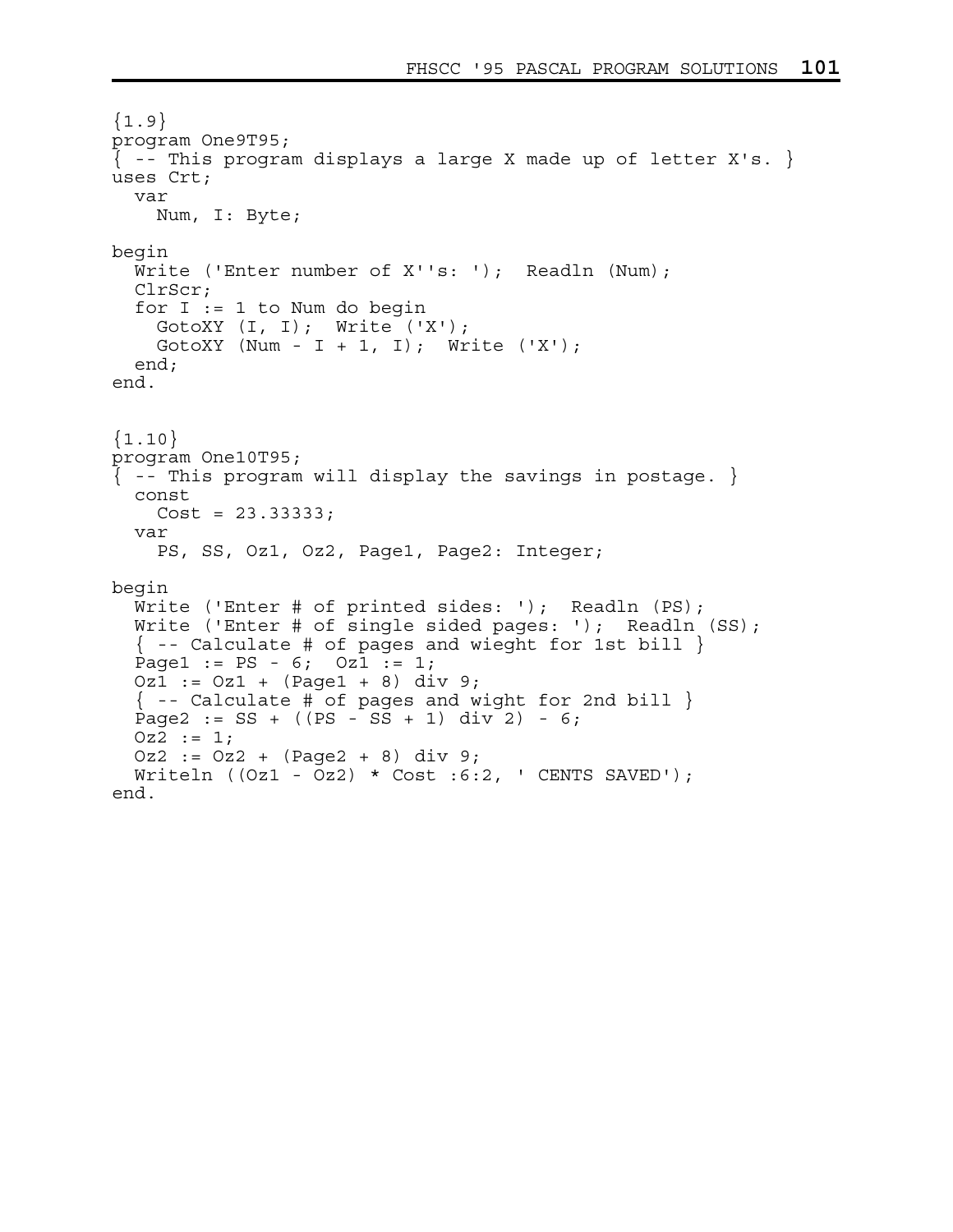```
{2.1}program Two1T95; 
\{ -- This program finds integral solutions of (X, Y) for AX+BY=C \}var 
   A, B, C, X: Integer; 
  Y: Real;
begin 
  Write ('Enter A, B, C: '); Readln (A, B, C);
  X := 1; repeat 
    Y := (C - A * X) / B;if Abs(Y - Trunc(Y)) < 0.001 then begin
       Writeln ('(', X, ',', Y :1:0, ')'); Exit; 
     end; 
    Inc(X);
   until X > 10000; 
end. 
{2.2}program Two2T95; 
\{ -- This program verifies a number by validating check digit. \} var 
    Part: String[20];
     Prod, Sum, Code: Integer; 
     I, L, Digit, ChkDigit, LastDigit: Byte; 
begin 
  Write ('Enter part number: '); Readln (Part);
  L := Length(Part); Prod := 1;
 for I := 1 to L - 1 do begin 
 Val(Copy(Part, I, 1), Digit, Code); 
    Sum := Sum + Digit * ((I \mod 2) + 1);
   end; 
  \{ - - Subtract units digit of Sum from 9 for check digit \}ChkDigit := 9 - (Sum mod 10);
  Val(Copy(Part, L, 1), LastDigit, Code);
   if ChkDigit = LastDigit then 
    Writeln ('OKAY') 
   else 
     Writeln ('ERROR -- CHECK DIGIT SHOULD BE ', ChkDigit); 
end.
```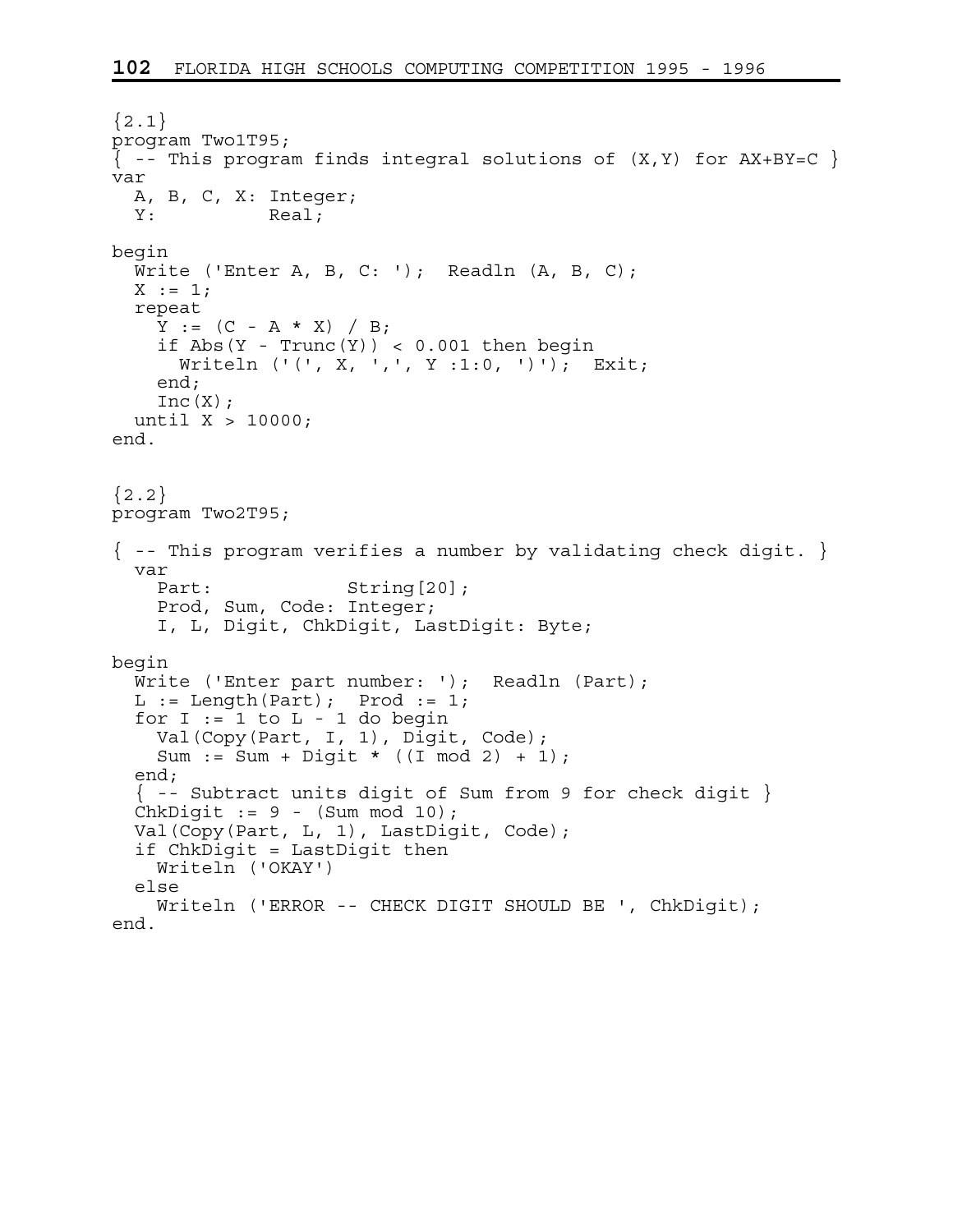```
{2.3}program Two3T95; 
\{ -- This program determines # of prizes given of $13 million. \} var 
     Prize: LongInt; 
     Pow: Array[0..7] of LongInt; 
     A: Array[0..6] of Byte; 
     I: Byte; 
begin 
  Prize := 130000000;\{ - - Same algorithm is used as converting # to base 13 #. \}Pow[7] := 1;for I := 1 to 7 do Pow[7] := Pow[7] * 13; for I := 6 downto 0 do begin 
    Pow[I] := Pow[I+1] div 13;
    A[I] := Prize div Pow[I];
    Prize := Prize mod Pow[I]; 
   end; 
  for I := 0 to 6 do
    WriteIn ('$', Pow[I], ' = ', A[I]);end.
```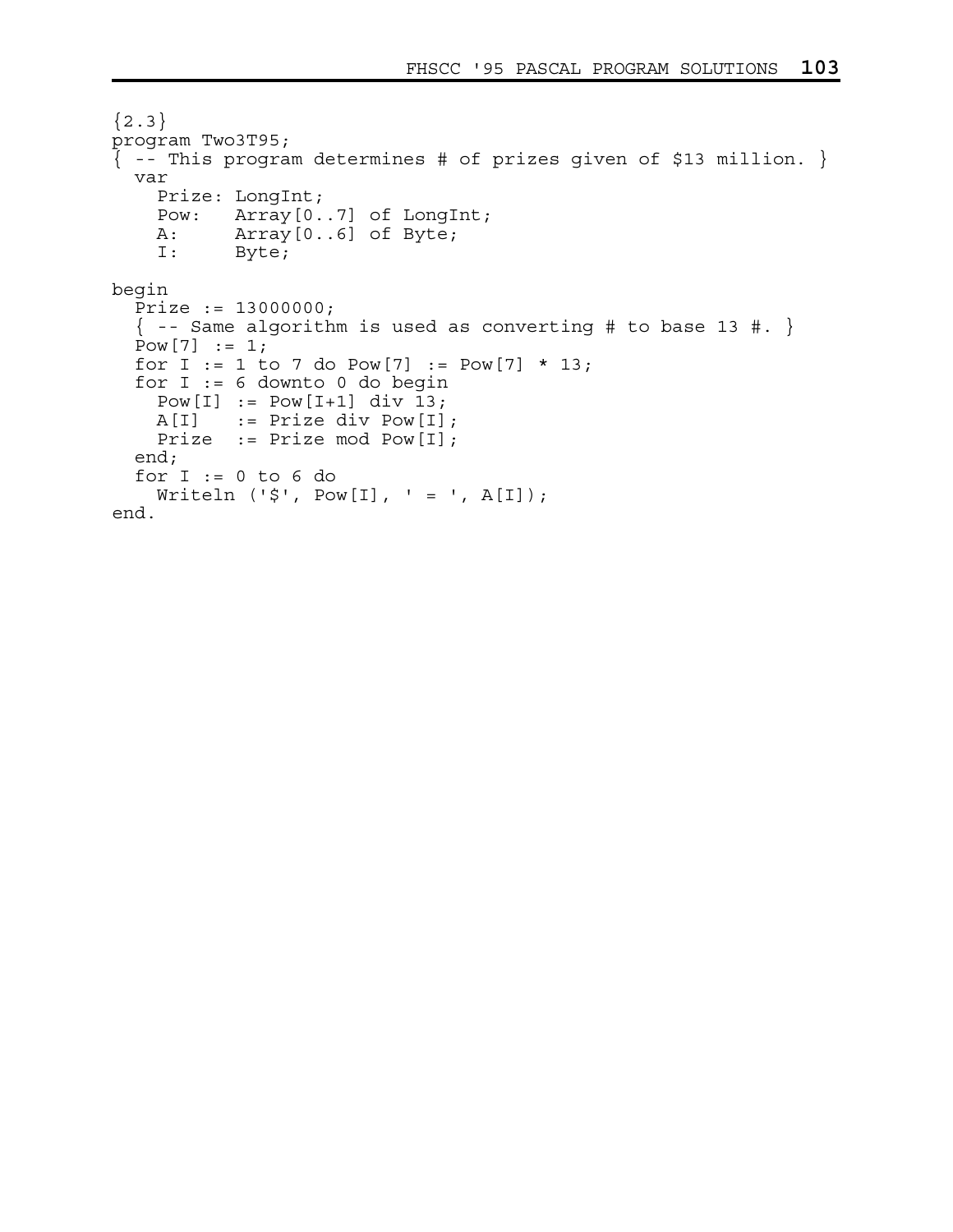```
{2.4}program Two4T95; 
\{ -- This program determines the cost of Directory Assistance. \} var 
    DAC, Area: String[11];
     I, N, LocalDAC: Byte; 
     Tot, Cost: Real; 
begin 
  Write ('Enter number of DACs: '); Readln (N);
  for I := 1 to N do begin
    Write ('Enter DAC: '); Readln (DAC);
     if DAC = '00' then 
     Cost := 3.00 else if DAC = '1411' then begin 
       Inc(LocalDAC); Cost := 0; end 
     else begin 
      Area := Copy(DAC, 2, 3);if Area = '813' then
        Cost := 0.25 else 
         if (Area = '305') or (Area = '407') or (Area = '904') then 
          Cost := 0.40 else 
          Cost := 0.65; end; 
    Tot := Tot + Cost;
  end; \{- - for I \}\{ - - Every local DAC after the third cost 25 cents \} if LocalDAC > 3 then 
    Tot := Tot + (LocalDAC - 3) * 0.25; Writeln (Tot: 5:2, ' DOLLARS'); 
end.
```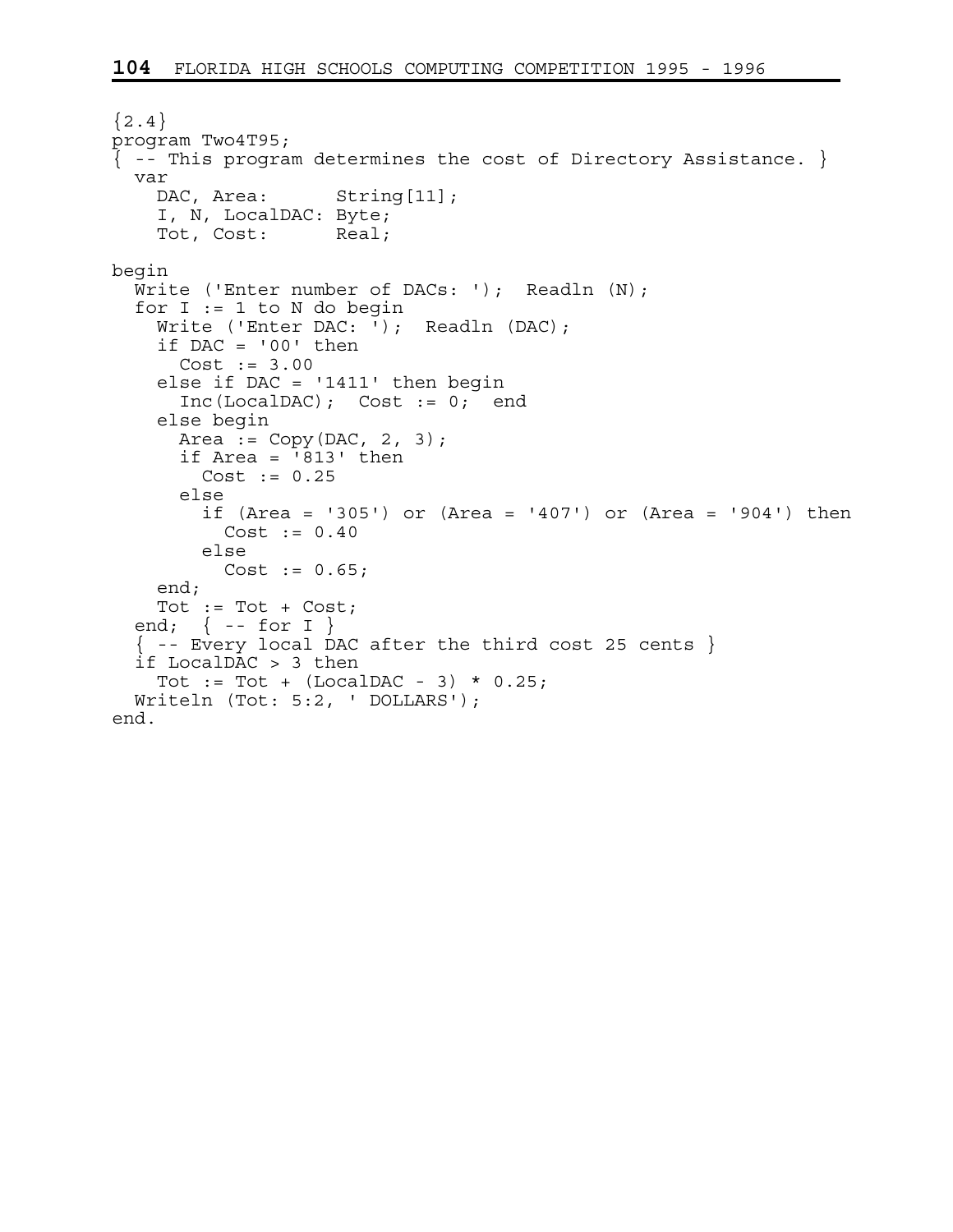```
{2.5}program Two5T95; 
\{ -- This program will display the heading of even/odd pages. \} const 
     PNum: Array [1..4] of Integer = (180, 140, 200, 260); 
     P: Array [1..4] of String[17] = 
           ('PROBLEMS', 'JUDGING CRITERIA', 
            'BASIC SOLUTIONS', 'PASCAL SOLUTIONS'); 
   var 
     I, Pag, Page, Chapter: Integer; 
begin 
  Write ('Enter page number: '); Readln (Page);
  if Page mod 2 = 0 then begin
    Write (Page, ' FLORIDA HIGH SCHOOLS COMPUTING COMPETITION');
     Writeln (' 1985 - 1994'); 
     end 
   else begin 
     Write ('FHSCC '''); 
    I := 1; Pag := Page;
     while Pag > PNum[I] do begin 
      Pag := Pag - PNum[I]; Inc(I);
     end; 
    Chapter := Trunc(Pag / (PNum[I] / 10));Writeln (85 + Chapter, ' ', P[I], ' ', Page); end; 
end.
```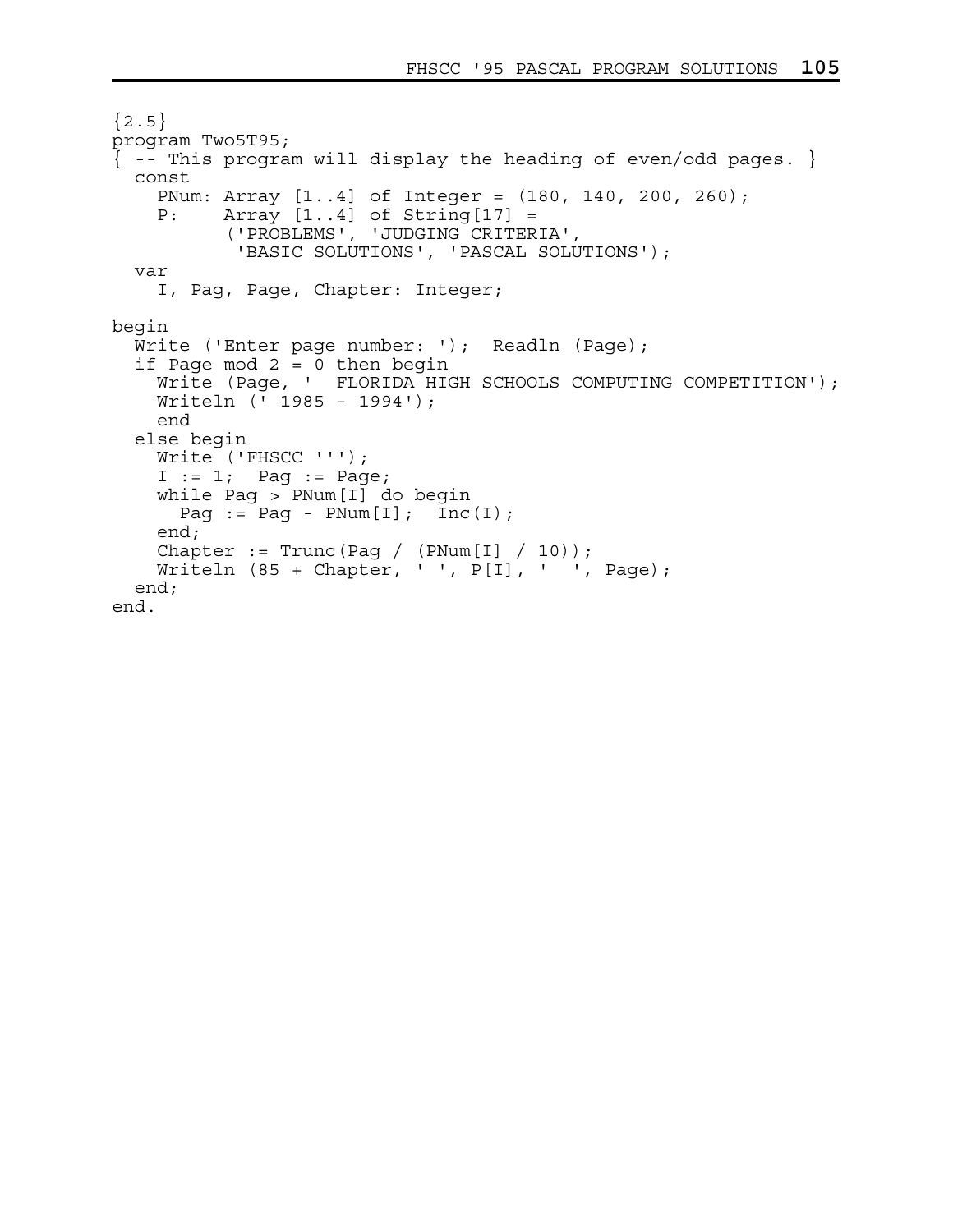```
{2.6}program Two6T95; 
\{ -- This program computes total ESTIMATED PREPARATION TIME. \} const 
     Form: Array[1..6] of String[4] = ('1040','A','B','C','D','E'); 
    Hr : Array [1..6,1..4] of Integer = ((3,2,4,0), (2,0,1,0)),(0,0,0,0), (6,1,2,0), (0,0,1,0), (2,1,1,0);
    Min : Array[1..6,1..4] of Integer = ((8, 53, 41, 53),
            (32,26,10,27), (33,8,17,20), (26,10,5,35), 
           (51, 42, 1, 41), (52, 7, 16, 35);
   var 
     I, J, TotHr, TotMin: Integer; 
     F: String[4]; 
begin 
  I := 0; repeat 
    Write ('Enter form: '); Readln (F);
    I := 1;while (I < 7) and (F < > Form[I]) do Inc(I);
     if I < 7 then 
      for J := 1 to 4 do begin
         Inc(TotHr, Hr[I,J]); 
         Inc(TotMin, Min[I,J]); 
       end; 
  until I > 6;
   Inc(TotHr, TotMin div 60); 
   TotMin := TotMin mod 60; 
  Writeln (TotHr, ' HR., ', TotMin, ' MIN.');
end.
```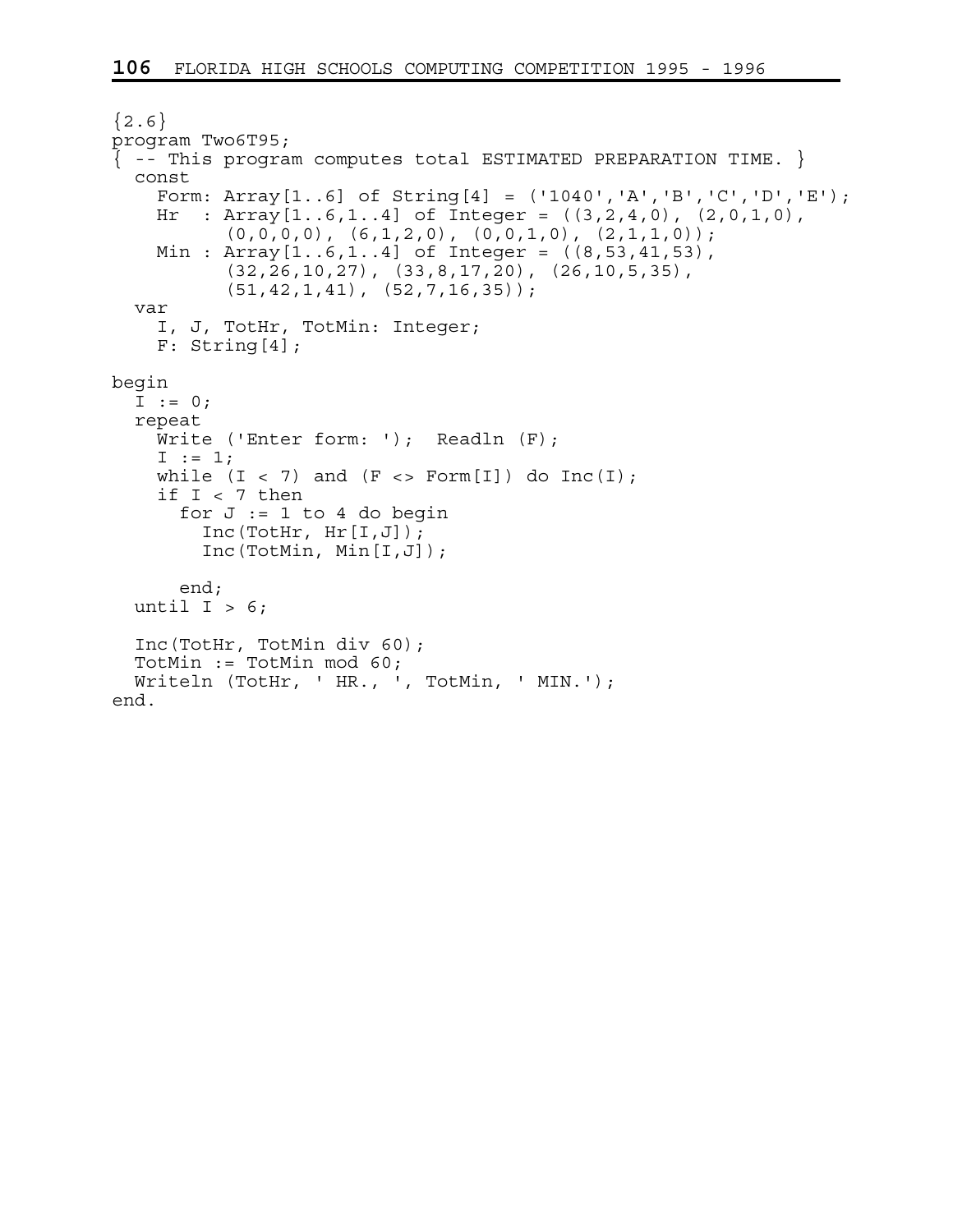```
{2.7}program Two7T95; 
\{ -- This program will calculate investments at GTE. \} const 
    BegPrice: Real = 27.20;
    Return401K: Real = 0.14;
   var 
     Salary, Percent, EndPrice, StockGain: Real; 
     CompCont, EmpCont, K401, TotalGain: Real; 
    MaxShares, Shares: Integer;
begin 
  Write ('Enter salary: '); Readln (Salary);
  Write ('Enter 401K %: '); Readln (Percent);
  Percent := Percent / 100;
   MaxShares := Trunc(Salary / 100); 
   Writeln ('YOU CAN PURCHASE UP TO ', MaxShares, ' SHARES'); 
  Write ('Enter number of shares: '); Readln (Shares);
  Write ('Enter end of year price: '); Readln (EndPrice);
   EmpCont := Salary * Percent; 
   if Percent >= 0.06 then 
    CompCont := (Salary * 0.06) * 0.75 else 
     CompCont := (Salary * Percent) * 0.75; 
   K401 := (EmpCont + CompCont) * Return401K; 
   StockGain := Shares * (EndPrice - BegPrice); 
   TotalGain := CompCont + K401 + StockGain; 
  Writeln ('COMPANY CONTRIBUTION: ', CompCont :8:2);
  Writeln (' 401K RETURN: ', K401 :8:2);<br>Writeln (' STOCK GAIN: ', StockGain :8:2);
Writeln (' STOCK GAIN: ', StockGain :8:2);
 Writeln (' TOTAL GAIN: ', TotalGain :8:2); 
end.
```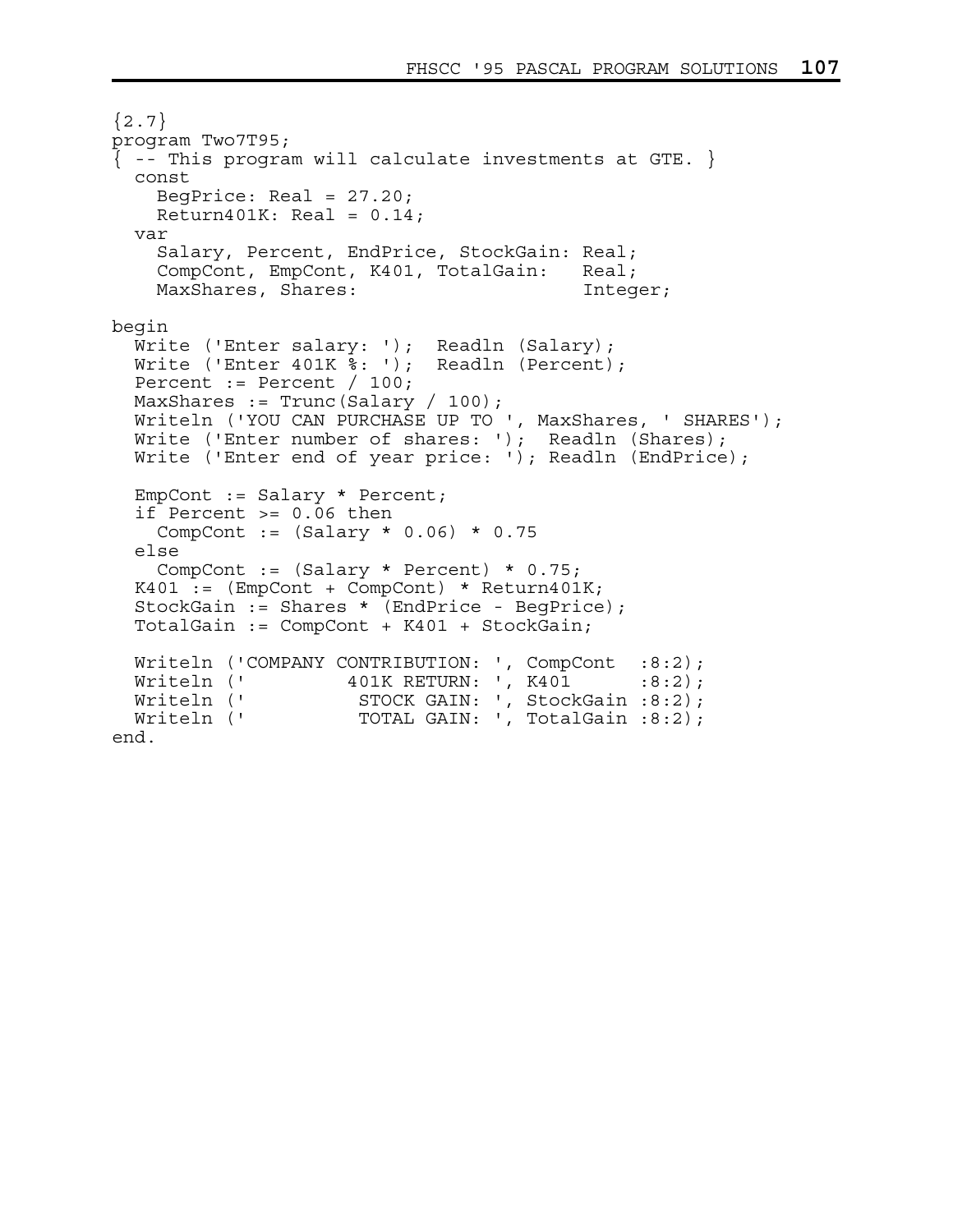```
{2.8}program Two8T95; 
\{ -- This program will produce loops of a spiral using letters. \}uses Crt; 
  var 
     Num, Row, Col, Incr, LoopNum, I: Byte; 
     Let: Char; 
begin 
  Write ('Enter number of spiral loops: '); Readln (Num);
  Write ('Enter first letter: '); Readln (Let);
   ClrScr; 
  Row := 12; Col := 40; Incr := 1; while LoopNum < Num do begin 
    Incr := Incr + 2;\{- - Go right \}GotoXY (Col, Row); for I := 1 to Incr do Write (Let);
    Col := Col + Incr - 1;\{ - - Go down \}for I := 1 to Incr - 1 do begin
      GotoXY (Col, Row + I); Write (Let);
     end; 
    Row := Row + Incr - 1; Incr := Incr + 2;
    \{- - Go left \}Col := Col - Incr + 1; GotoXY (Col, Row); for I := 1 to Incr do Write (Let); 
    \{- - Go up \}for I := 1 to Incr - 2 do begin
       GotoXY (Col, Row - I); Write (Let); 
     end; 
    Row := Row - Incr + 1; if Let = 'Z' then 
     Let := 'A' else 
     Let := Chr(Ord(Let) + 1);
     Inc(LoopNum); 
   end; 
end.
```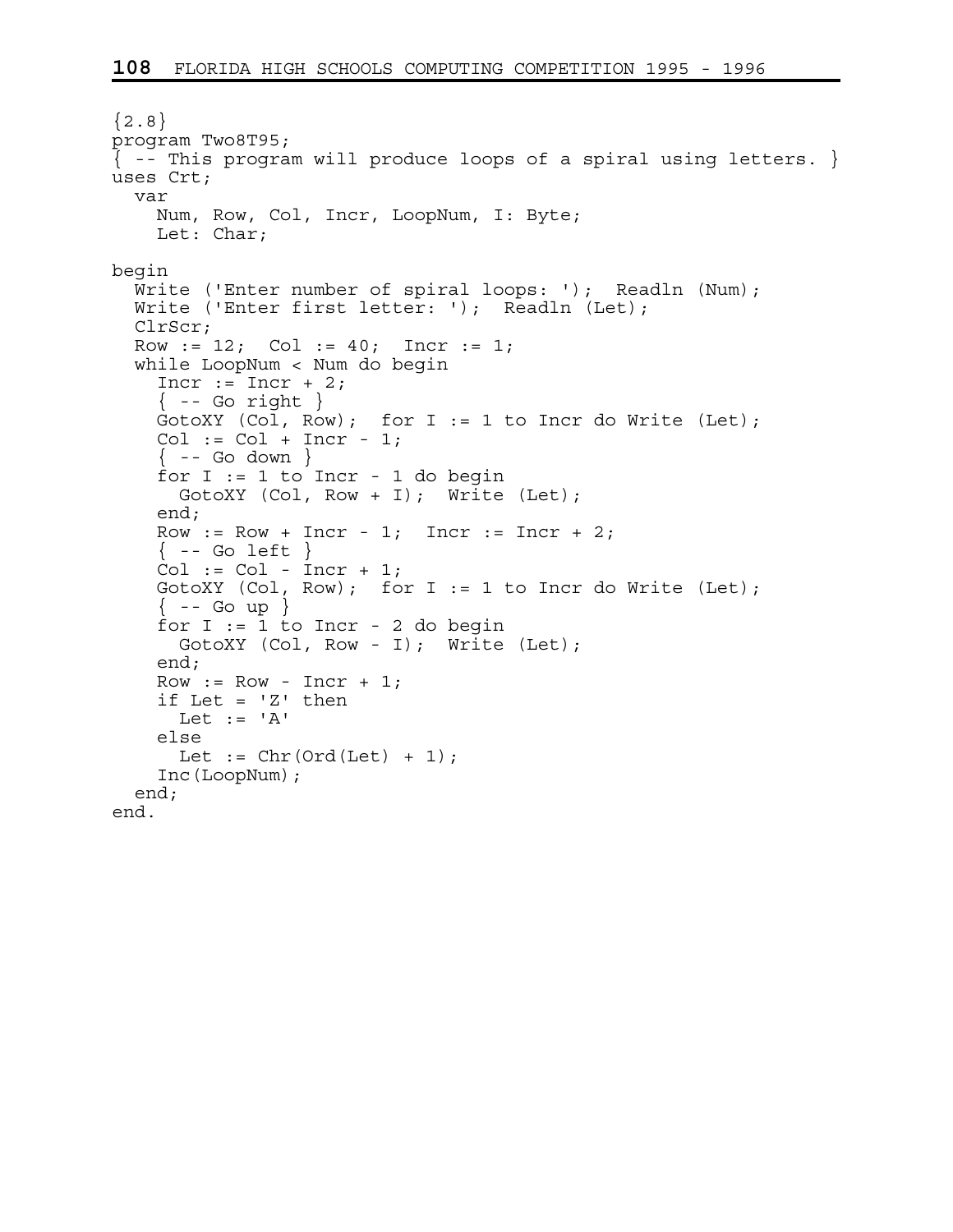```
{2.9}program Two9T95; 
{ -- This program shows all possible moves for a Queen in chess.} 
uses Crt; 
   var 
     Col, Row, I, J, Code: Integer; 
     RC: String[2]; 
     R, C: Array[1..4] of Integer; 
begin 
  Write ('Enter column and row: '); Readln (RC);
  Col := Ord(RC[1]) - Ord('A') + 1;Val(Copy(RC, 2, 1), Row, Code);
  Row := 9 - Row; ClrScr; 
  for I := 8 downto 1 do Writeln (I); Writeln (' A B C D E F G H'); 
  \{ -- Horizontal moves \} GotoXY (3, Row); Writeln ('* * * * * * * *'); 
  \{ - - Vertical moves \}for I := 1 to 8 do begin
    GotoXY (Col * 2 + 1, I); Write ('*);
   end; 
  \{- - Diagonal moves \}for I := 1 to 7 do begin
    R[1] := Row - I; C[1] := Col - I;R[2] := Row + I; C[2] := Col + I;R[3] := Row - I; C[3] := Col + I;R[4] := Row + I; C[4] := Col - I;for J := 1 to 4 do
      if (R[J] > 0) and (R[J] < 9) and (C[J] > 0) and (C[J] < 9) then begin 
        GotoXY (C[J] * 2 + 1, R[J]); Write ('*);
       end; 
   end; 
  GotoXY (Col * 2 + 1, Row); Write(Q');
end.
```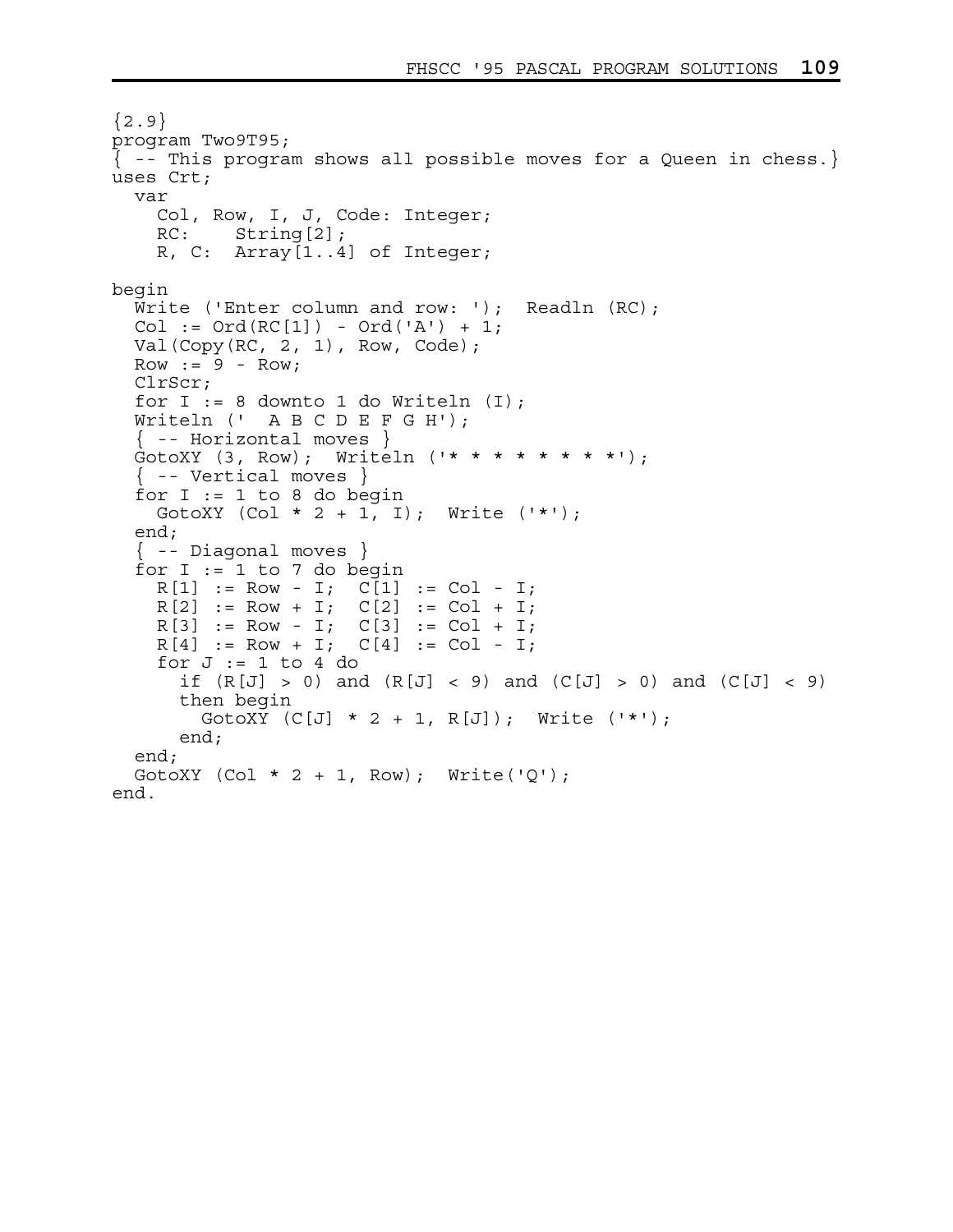```
{2.10}program Two10T95; 
{ -- This program tabulates information during a pre-election. } 
  const 
     A: Array[1..10] of String[37] = ('MALE', 'FEMALE', 
        '50 AND BELOW', 'OVER 50', 'WHITE', 'OTHERS', 
        'ABOVE $25000', '$25000 AND BELOW', 
        'WHITE MALE OVER 50 AND ABOVE $25000', 'OTHER'); 
  var 
     Sex, Race, Party: Char; 
   Income: LongInt;
    Row, Col, Age, Total: Byte; 
     Sum: Array[1..10,1..2] of Byte; 
begin 
 Total := 0; for Row := 1 to 10 do 
     for Col := 1 to 2 do 
     Sum[Row, Col] := 0;Write ('Enter sex: '); Readln (Sex);
   while (Sex <> 'E') do begin 
 Write ('Enter age: '); Readln (Age); 
Write ('Enter race: '); Readln (Race);
   Write ('Enter income: '); Readln (Income);
    Write ('Enter party: '); Readln (Party); 
if Party = 'D' then Col := 1 else Col := 2;
if Sex = 'M' then Row := 1 else Row := 2; Inc(Sum[Row,Col]); 
    if Age \epsilon= 50 then Row := 3 else Row := 4;
     Inc(Sum[Row,Col]); 
    if Race = 'W' then Row := 5 else Row := 6;
     Inc(Sum[Row,Col]); 
    if Income > 25000 then Row := 7 else Row := 8;
     Inc(Sum[Row,Col]); 
    if (Race = W') and (Sex = M') and (Age > 50) and (Row = 7)
     then Row := 9 else Row := 10;
     Inc(Sum[Row,Col]); 
     Inc(Total); 
    Writeln; 
    Write ('Enter sex: '); Readln (Sex);
   end; 
   Write (' ':32, 'DEMOCRATIC REPUBLICAN'); 
   for Row := 1 to 10 do begin 
    if Row mod 2 = 1 then Writeln;
Write (A[Row], ' ': 37 - Length(A[Row]));
 Write (Sum[Row, 1] / Total * 100 :5:1); 
   Writeln (' ':7, Sum[Row,2] / Total * 100 :5:1);
   end; 
end.
```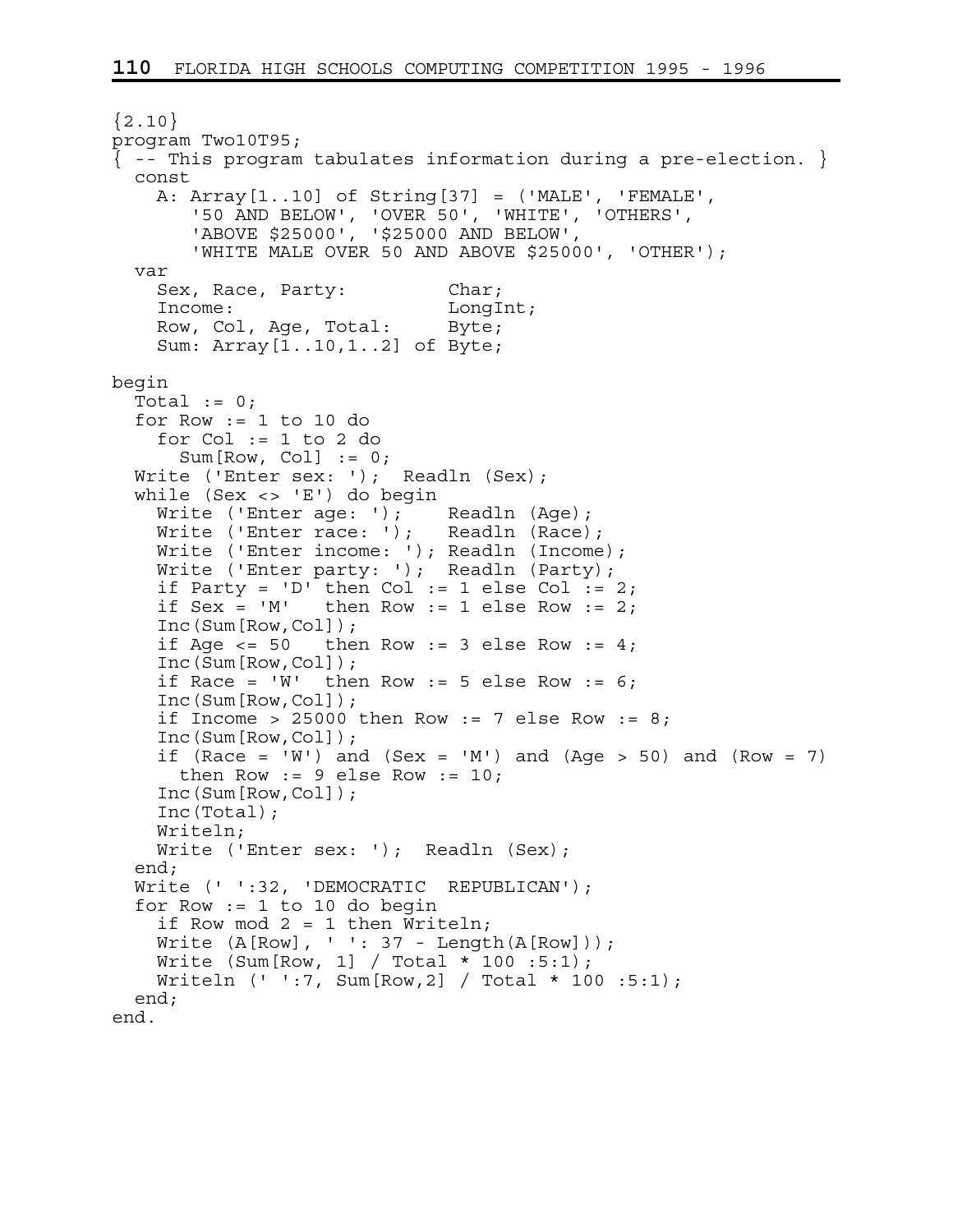```
\{3.1\}program Thr1T95; 
{ -- This program will determine how much IRS owes/pays. } 
   const 
     Amount: Array[0..5] of Real = 
                (0, 22750, 55100, 115000, 250000, 9999999); 
     Rate: Array[0..5] of Real = 
                 (0, 0.15, 0.28, 0.31, 0.36, 0.396); 
     StDeduct: Real = 3800; 
     Exemption: Real = 2450; 
   var 
     Gross, Deductions, FedTax, Income, TaxInc, Tax: Real; 
     I, J: Byte; 
begin 
    Write ('Enter adjusted gross income: '); Readln (Gross);
    Write ('Enter itemized deductions: '); Readln (Deductions);
    Write ('Enter federal income tax withheld: ');
     Readln (FedTax); 
     if Deductions > StDeduct then 
       Income := Gross - Deductions 
     else 
       Income := Gross - StDeduct; 
     TaxInc := Income - Exemption; 
    Tax := 0;for I := 1 to 5 do
       if TaxInc <= Amount[I] then begin 
        for J := 1 to I - 1 do
          Tax := Tax + (Amount [J] - Amount [J-1]) * Rate [J];Tax := Tax + (TaxInc - Amount[I-1]) * Rate[I];Write (Abs(Tax - FedTax) : 9:2, ' DOLLARS');
         if FedTax < Tax then 
           Writeln ('YOU OWE') 
         else 
           Writeln ('WILL BE REFUNDED TO YOU'); 
         Exit; 
       end; 
end. 
\{3.2\}program Thr2T95; 
\{ -- This program will display a simplified phone bill. \} var 
     I, L, HH, Code: Integer; 
     Rate1, Rate2, Tot, Disc: Real; 
     Min: Array[1..10] of Byte; 
     Tim: Array[1..10] of String[13]; 
     Charge: Array[1..10] of Real; 
     AM, Day: String[3]; 
     Midday: Boolean;
```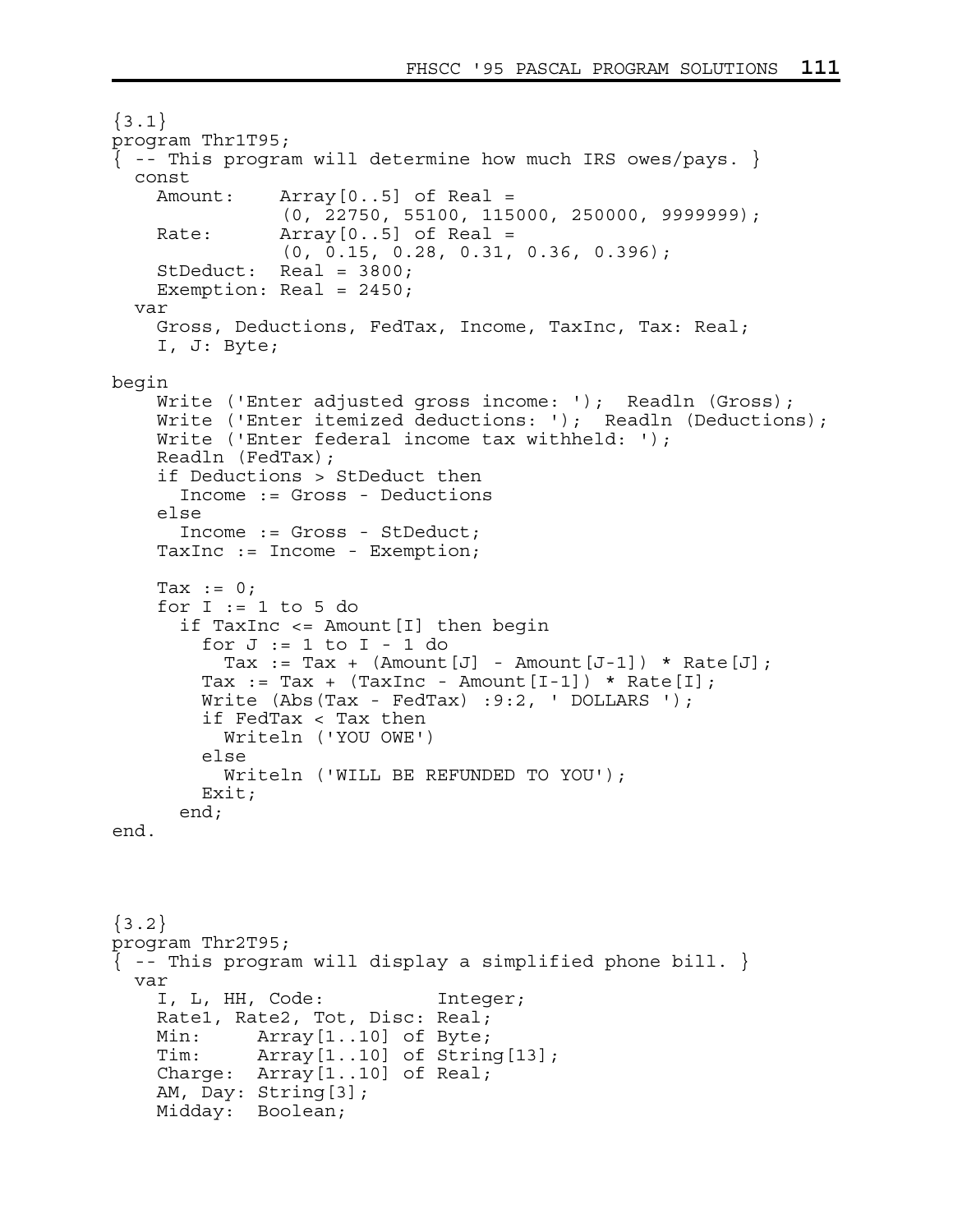```
begin 
 L := 1; Tot := 0;Write ('Enter MIN: '); Readln (Min[L]);
  while Min[L] > 0 do begin 
   Write ('Enter time: '); Readln (Tim[L]);
   Inc(L);
   Write ('Enter MIN: '); Readln (Min[L]);
   end; 
  Dec(L);
  \{- - Display bill \} Writeln (' BOB SMITH (813) 555-1234'); Writeln; 
 Writeln (' TIME OF DAY MIN. CHARGE');
  for I := 1 to L do begin
    if Copy(Tim[I], 1, 1) = '0' then
       Write (' ', Copy (Tim[I], 2, 12)) 
     else 
      Write (Tim[I]); 
     { -- Calculate charge } 
   Val(Copy(Tim[I], 1, 2), HH, Code);AM := Copy(Tim[I], 7, 2);Day := Copy(Tim[I], 11, 3);Midday := ( (HH > 7) and (HH < 12) and (AM = 'AM')or (HH = 12) and (AM = 'PM')or (HH < 5) and (AM = 'PM') );
    if (HH > 4) and (HH < 11) and (AM = 'PM') and (Day < > 'SAT') then 
      begin 
        Rate1 := 0.21; Rate2 := 0.16; 
       end 
     else if Midday and (Day <> 'SAT') and (Day <> 'SUN') then 
       begin 
        Rate1 := 0.28; Rate2 := 0.21; 
       end 
     else 
       begin 
         Rate1 := 0.14; Rate2 := 0.11; 
       end; 
    Charge[I] := Rate1 + Rate2 * (Min[I] - 1);
   Writeln (Min[I] : 5, ' ', Charge[I] : 6:2);Tot := Tot + Charge[I];
   end; 
  if Tot > 20 then Disc := Tot * 0.20;
   Writeln; 
 Writeln ('TOTAL CHARGES', ' ': 8, Tot: 6:2); 
Writeln ('DISCOUNT', ' ': 13, Disc: 6:2);
 Writeln ('CHARGES - DISCOUNT ', Tot - Disc :6:2);
end.
```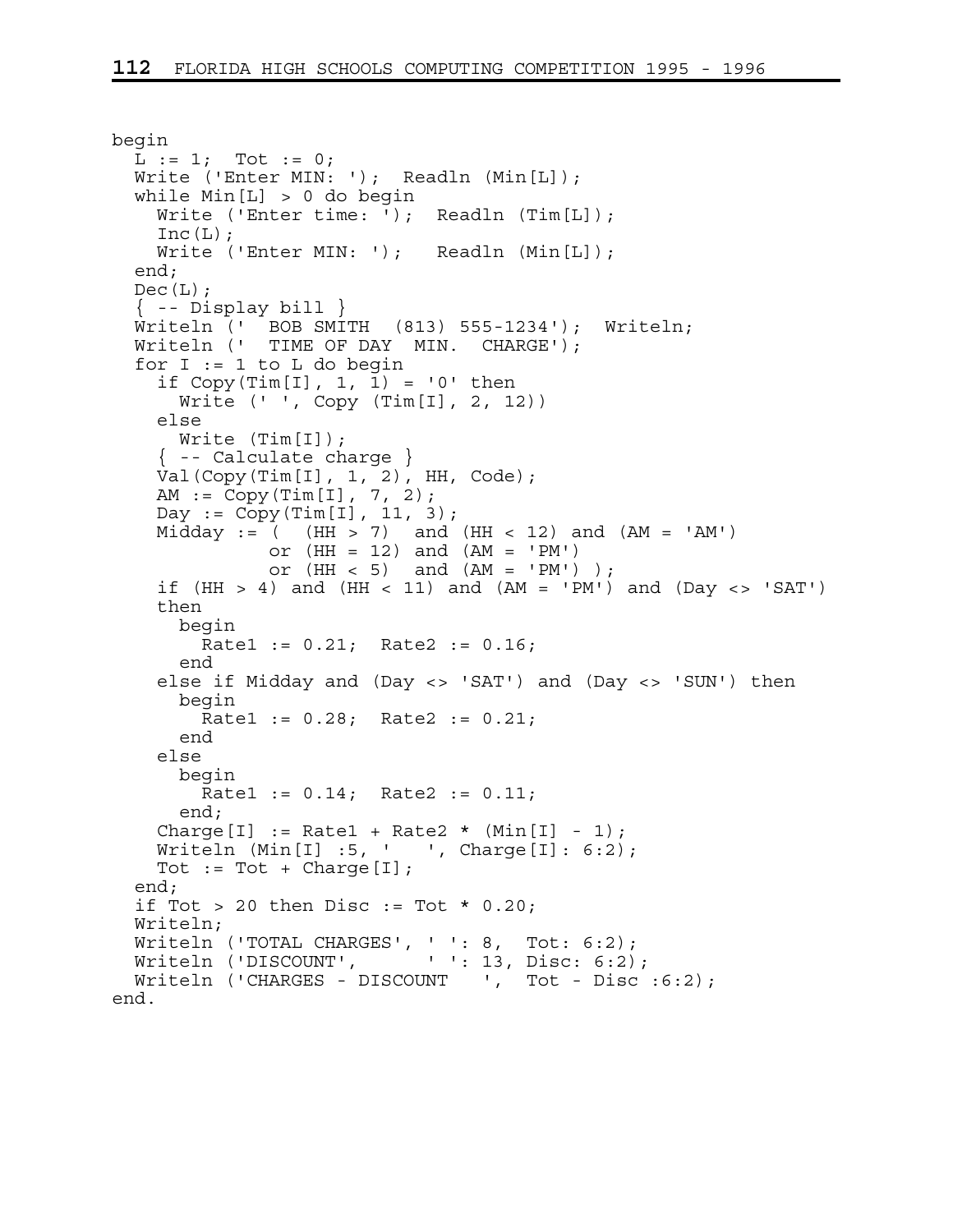```
\{3.3\}program Thr3T95; 
{ -- This program simulates a baseball game. } 
uses Crt; 
   var 
     I, Inn, T, S, B, W, R, O, Wtot, Otot: Byte; 
     Stot, Btot: Integer; 
     Run: Array [1..2] of Byte; 
begin 
  Randomize; ClrScr; Writeln; Write (' ': 7);
  for I := 1 to 9 do Write (I:3);
   Writeln (' SCORE'); 
   Write (' ': 8); 
  for I := 1 to 34 do Write (' - ');
   Writeln; 
   Writeln ('TEAM A !', ' ': 27, '!'); 
  Writeln ('TEAM B !', ' ': 27, '!');
  Stot := 0; Btot := 0; Otot := 0; Wtot := 0;
  Run[1] := 0; Run[2] := 0;for Inn := 1 to 9 do
    for T := 1 to 2 do begin
      S := 0; B := 0; W := 0; R := 0; O := 0;while 0 < 3 do begin
         if Random < 0.4 then begin 
           Inc(S); Inc(Stot); end 
         else begin 
           Inc(B); Inc(Btot); 
         end; 
        if S = 3 then begin
          Inc(0); Inc(Octot); S := 0; W := 0; end; 
        if B = 4 then begin
          Inc(W); Inc(Wtot); B := 0; S := 0 end; 
        if W = 4 then begin
          Inc(R); Inc(Run[T]); W := 3; end; 
       end; 
      GotoXY (6 + Inn * 3, 3 + T); Write (R:2);end; \{ - - for T \} GotoXY (38, 4); Writeln (Run[1]: 3); 
   GotoXY (38, 5); Writeln (Run[2]: 3); 
   Writeln; 
   Writeln ('TOTAL # OF STRIKES: ', Stot); 
   Writeln ('TOTAL # OF BALLS: ', Btot); 
   Writeln ('TOTAL # OF WALKS: ', Wtot); 
   Writeln ('TOTAL # OF STRIKE OUTS: ', Otot); 
end.
```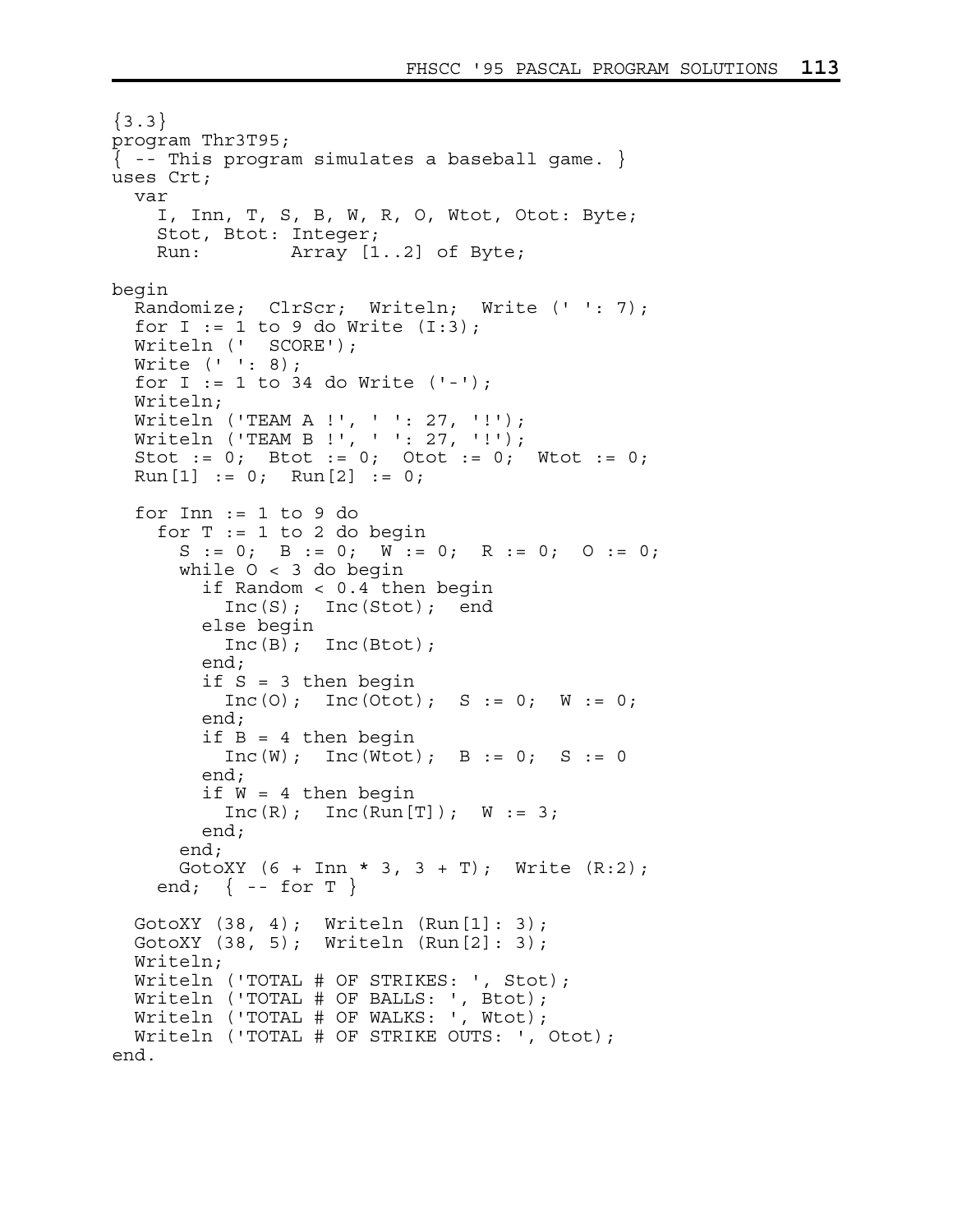```
\{3.4\}program Thr4T95; 
\{ -- This program will produce all possible subsets of letters. \} var 
     Sub: Array[1..1024] of String[10]; 
     Let, XSub: String[10]; 
     A: Array[1..10] of Char; 
     X: Char; 
     I, J, L, Col, SubLen, Bit: Byte; 
     N, Num, Two2L, Power: Integer; 
begin 
 Write ('Enter letters: '); Readln (Let);
 L := Length(Let);
  for I := 1 to L do A[I] := Let[I];\{ -- Sort letters in A[] \}for I := 1 to L - 1 do
    for J := I + 1 to L do
      if A[I] > A[J] then begin
        X := A[I]; A[I] := A[J]; A[J] := X; end; 
  \{ -- Generate binary numbers to produce all subsets \}Two2L := 1;for I := 1 to L do Two2L := Two2L * 2;
  for N := 0 to Two2L - 1 do begin
   Num := N; Power := Two2L; Sub[N] := '';
    for J := L - 1 downto 0 do begin
       Power := Power div 2; 
       Bit := Num div Power; 
      if Bit = 1 then begin
        Sub[N] := Sub[N] + A[L - J]; Num := Num - Power;
       end; 
     end; 
   end; 
  \{ - - Bubble sort subsets \}for I := 0 to Two2L - 2 do
    for J := I + 1 to Two2L - 1 do
       if Sub[I] > Sub[J] then begin 
        XSub := Sub[I]; Sub[I] := Sub[J]; Sub[J] := XSub; end; 
  \{ - - Display subsets \}Col := 0;for I := 0 to Two2L - 1 do begin
    SubLen := Length(Sub[I]) + 3;
     if Col + SubLen > 50 then begin 
       Writeln; Col := 0; 
     end; 
    Write ('{'}, Sub[I], '}'');
     Col := Col + SubLen; 
   end; 
   Writeln; Writeln('TOTAL SUBSETS = ', Two2L); 
end.
```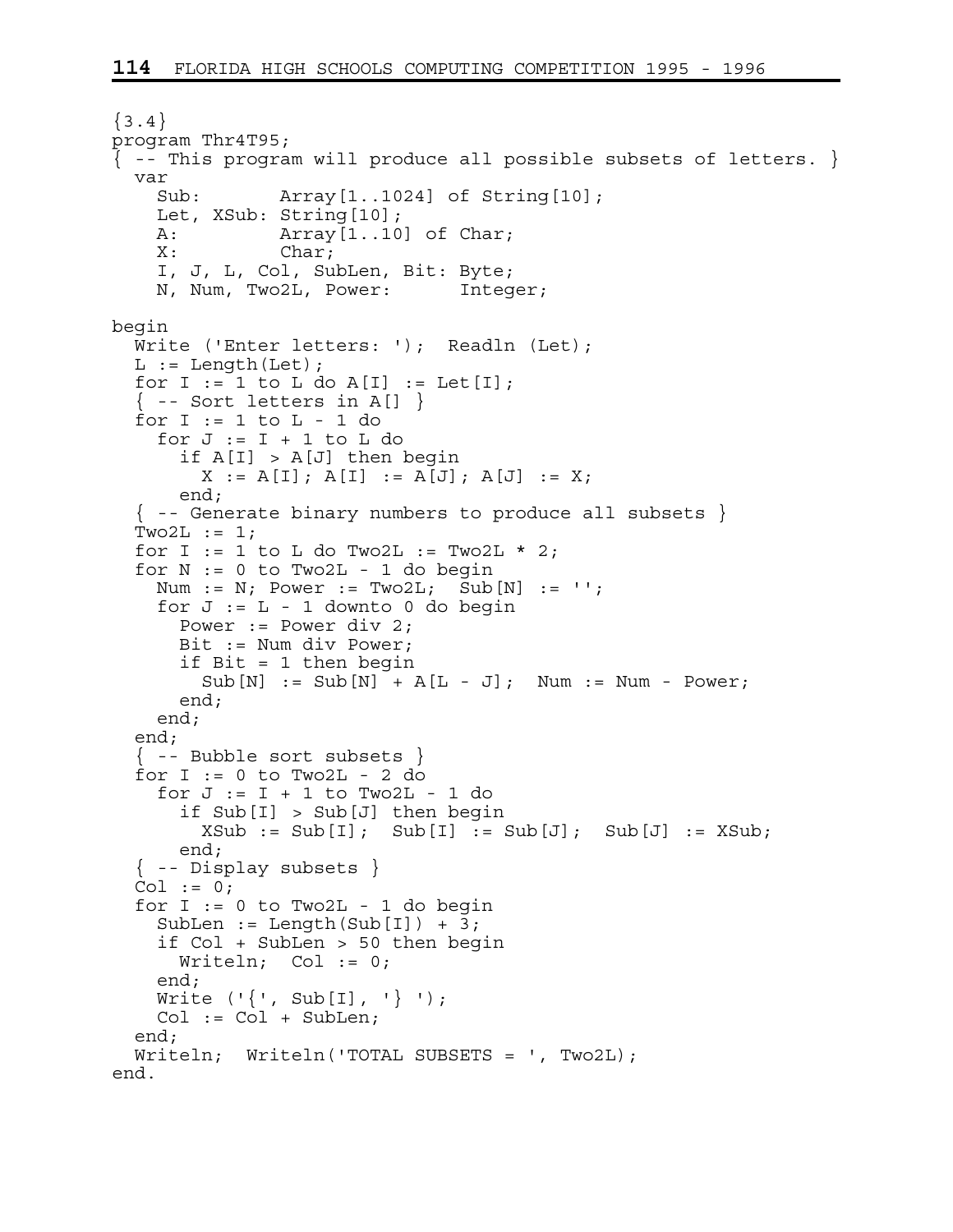```
\{3.5\}program Thr5T95; 
 -- This program will sum big integers from 1 to N.
 - Gauss's formula: SUM = N * (N+1) / 2.
   var 
     A, B, Prod, D: Array[1..80] of Byte; 
     I, J, S, Carry, LenA, LenB: Byte; 
    N: String[40];
     Code: Integer; 
begin 
  Write ('Enter N: '); Readln (N);
  \{ - - Store digits of N in A[] and B[] \}LenA := Length(N); LenB := LenA;
   for I := 1 to LenA do begin 
    Val(Copy(N, LenA - I + 1, 1), A[I], Code);
    B[I] := A[I]; end; 
  \{ - - \text{ Add } 1 \text{ to number in B}[] \}Inc(B[1]); I := 1;while (B[I] = 10) do begin
    B[I] := 0; \text{Inc}(I); \text{Inc}(B[I]); end; 
  if I > LenB then LenB := I;
  \{- - Multiply A[] by B[] \} for I := 1 to LenA do begin 
    Carry := 0;for J := 1 to LenB do begin
      S := I + J - 1;Prod[S] := Prod[S] + A[I] * B[J] + Carry; Carry := Prod[S] div 10; 
      Prod[S] := Prod[S] - Carry * 10; end; 
    if Carry > 0 then Prod[S+1] := Carry;
   end; 
  if Carry > 0 then Inc(S);
  \{ -- Divide product Prod[] by 2 \} if Prod[S] = 1 then begin 
    Dec(S); Carry := 10;
   end; 
   for I := S downto 1 do begin 
    D[I] := (Prod[I] + Carry) div 2;Carry := (Prod[I] mod 2) * 10; end; 
  \{ -- Display answer in D[] \{for I := S downto 1 do Write (D[I]);
   Writeln; 
end.
```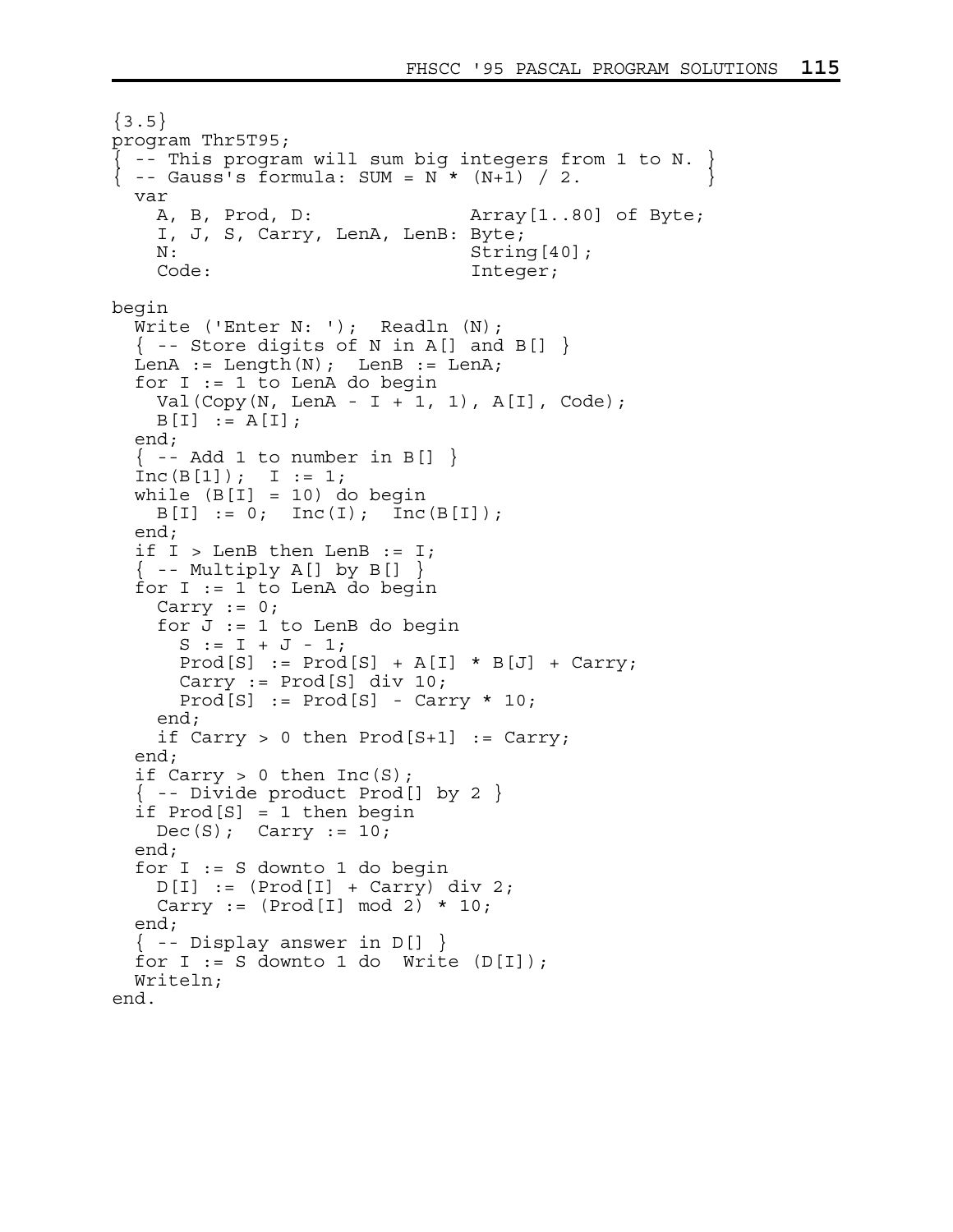```
\{3.6\}program Thr6T95; 
{ -- This program will assign values to variables in BASIC code.} 
   var 
     L, I, PosV, PosV2, PosV3, Num1, Num2, Code: Integer; 
     A: Array[1..12] of String[5]; 
     B: Array[1..12] of Integer; 
     V, Ch, Op: Char; 
     AllV: String[5]; 
begin 
  L := 0; repeat 
    Inc(L);Write ('Enter line: '); Readln (A[L]);
  until A[L] = 'END';Dec(L);
  AllV := ';
  for I := 1 to L do begin
    \{ - - Determine if first variable is new or old \}V := A[I, 1]; PosV := Pos(V, AllV); 
     if PosV = 0 then begin 
      AllV := AllV + V;
       PosV := Length(AllV); 
     end; 
    \{ - - Assign value for first number \}Ch := A[I, 3]; if (Ch in ['0'..'9']) then 
       Val(Ch, Num1, Code) 
     else begin 
       PosV2 := Pos(Ch, AllV); 
      Num1 := B[PosV2]; end; 
    if Length(A[I]) = 3 then { -- Assign first number to current variable } 
       B[PosV] := Num1 
     else begin 
      \{- - Assign value for second number \}Ch := A[I, 5]; if Ch in ['0'..'9'] then 
         Val(Ch, Num2, Code) 
       else begin 
        Poss := Pos(Ch, AllV);Num2 := B[PosV3];
       end; 
       { -- Perform operation with 1st and 2nd num, place in var } 
      Op := A[I, 4]; Case Op of 
        ' + ' : B [PosV] := Num1 + Num2;
        '-': B[PosV] := Num1 - Num2; '*': B[PosV] := Num1 * Num2;
```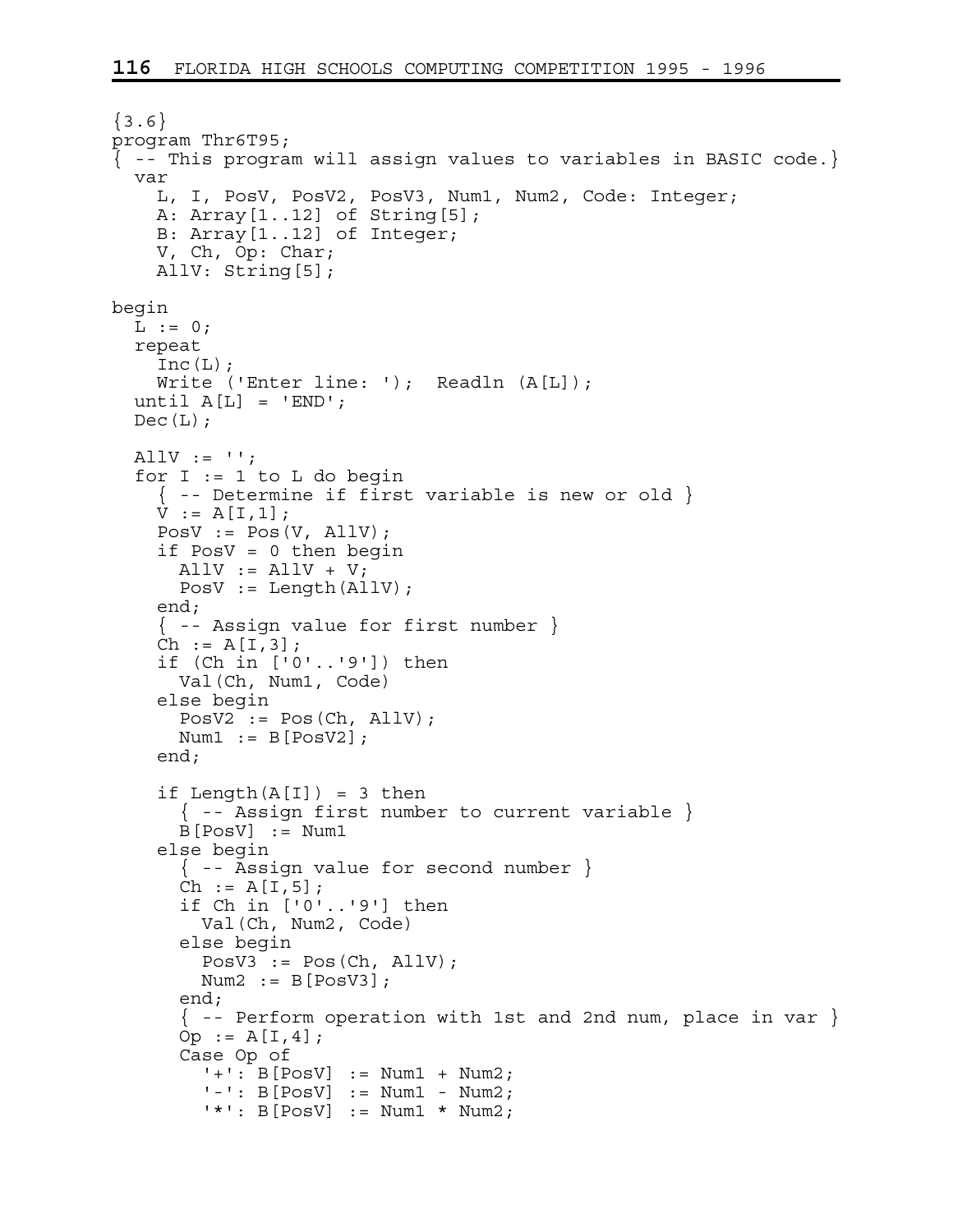```
 '/': B[PosV] := Num1 div Num2; 
       end; 
     end; 
 end; { -- for I } 
 { -- Display the variables in order of appearance with values } 
  for I := I to Length(AllV) do
   Writeln (Copy(AIIV, I, 1), '=', B[I]);end.
```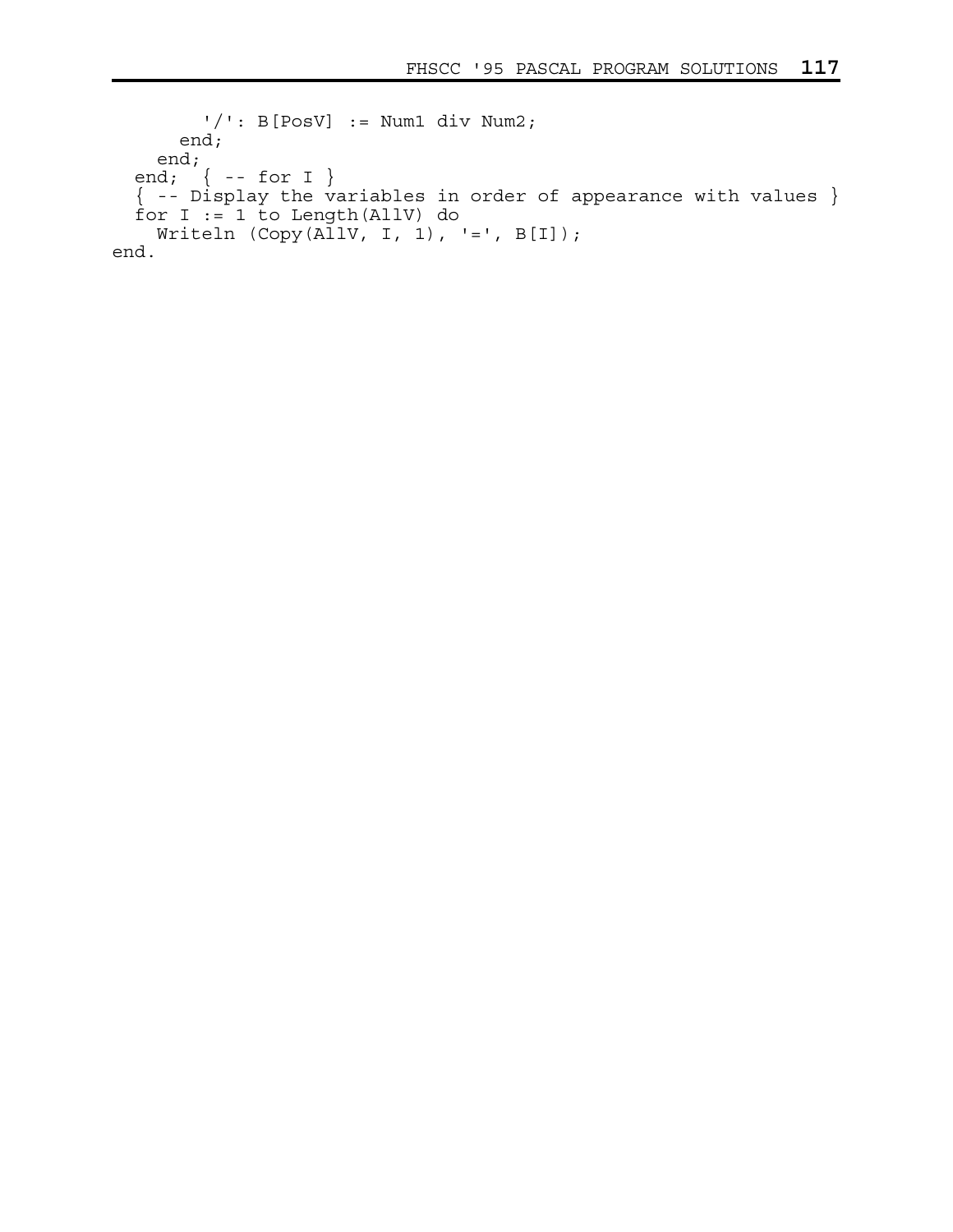```
\{3.7\}program Thr7T95; 
\{ -- This program finds three 3-digit primes having digits 1-9. \} var 
    A: Array [1..200] of LongInt;
     Digits: String[9]; 
     Prime, Good: Boolean; 
     I, J, K, L, H, T, One, P, Sum, PNum: Integer; 
begin { -- Generate primes into A[] } 
  P := 0; I := 101; repeat 
    J := 3; Prime := True;
    while (J \leq Sqrt(I)) and Prime do begin
      if I mod J = 0 then Prime := False;
      J := J + 2; end; 
     if prime then begin 
      \{-- Ensure that Digits are unique and not 0 \}H := I div 100; T := (I - H * 100) div 10;One := I - H * 100 - T * 10;
      if (T > 0) and (H \leq T) and (T \leq T) and (H \leq T) and (T \leq T)begin Inc(P); A[P] := I; end;
     end; 
    Inc(I, 2);
   until I > 997; 
  \{ -- Add the different combinations of 3 primes \}for I := 1 to P - 2 do
    for J := I + 1 to P - 1 do
      for K := J + 1 to P do begin
        Sum := A[I] + A[J] + A[K];\{ -- Check if Sum has 4 digits in ascending order \} if Sum >= 1234 then begin 
          Str(Sum, Digits); Good := True; L := 1; repeat 
            if Digits[L] >= Digits[L+1] then Good := False;
            Inc(L);
          until (L = 4) or not Good;
           { -- Check all 3-digit primes for digits 1 through 9 } 
           if Good then begin 
            Str((((A[I] * 1000 + A[J]) * 1000) + A[K]), Digits);
            L := 1;while (L \leq 9) and Good do begin
              if Pos(Chr(48+L), Digits) = 0 then Good := False;
              Inc(L);
             end; 
             if Good then begin 
              Writeln (A[I], ' + ', A[J], ' + ', A[K], ' = ', Sum);Inc(PNum); If PNum = 7 then Exit; end; 
           end; 
         end; 
      end; \{ - - for K \}end.
```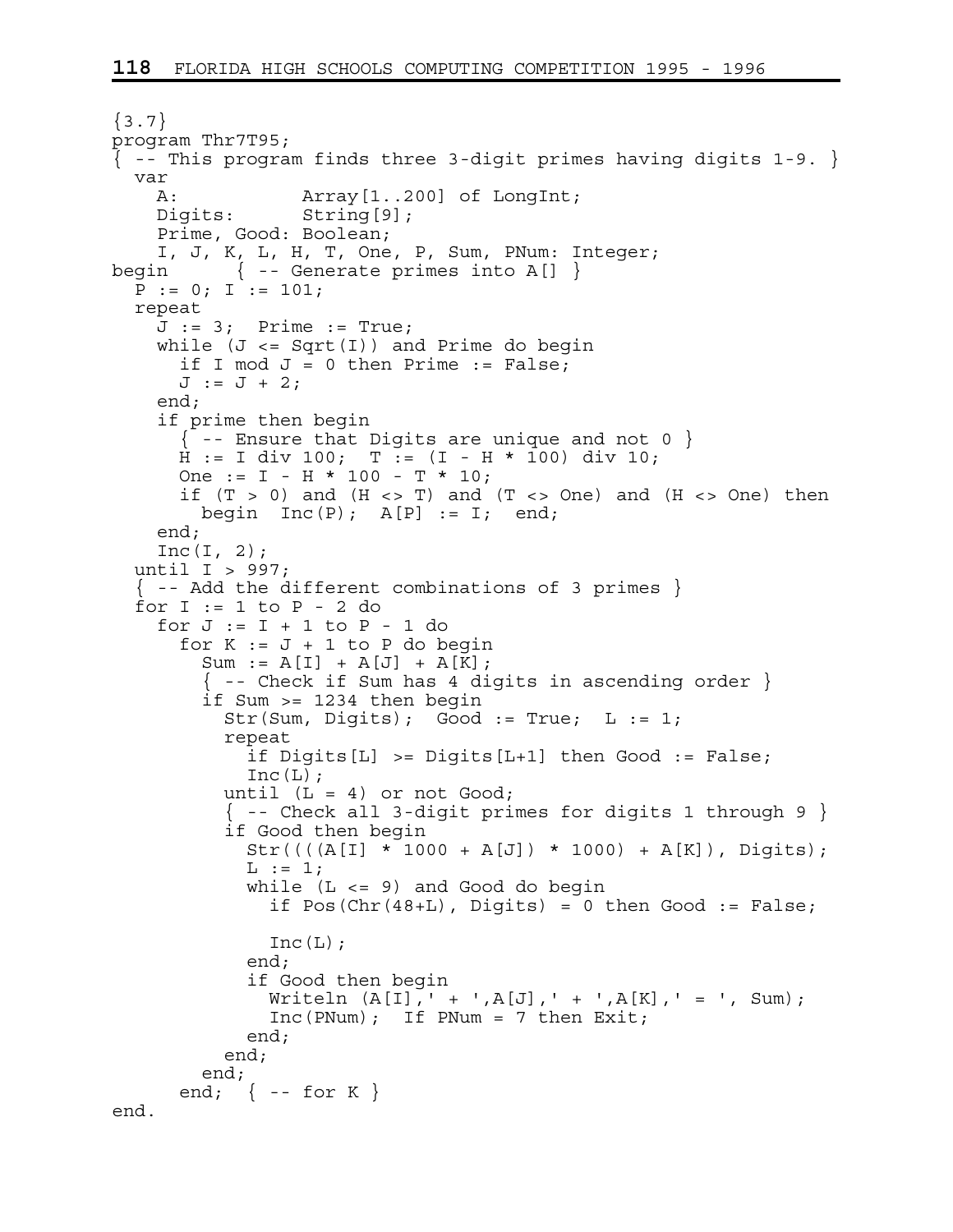```
\{3.8\}program Thr8T95; 
\{ -- This program will display time in MM:SS in block letters. \}uses Crt; 
   const 
    B: Array[1..5] of String[60] = ( 
 '**** * **** **** * * **** * **** **** ****', 
 '* * * * * * * * * * * * * *', 
 '* * * **** **** **** **** **** * **** ****', 
 '* * * * * * * * * * * * *', 
 '**** * **** **** * **** **** * **** *' 
    ); 
    \{ - - Maximum units for MM:SS \} Max: Array[1..4] of Byte = (6, 10, 6, 10); 
     { -- Columns to start blocks } 
    Col: Array[1..4] of Byte = (1, 7, 18, 24); 
   var 
    I, J: Byte; 
    Dig: Array[0..9] of Byte; 
    A: Array[1..5,0..9] of String[4]; 
    MMSS: String[5]; 
    Code: Integer; 
    Ch: String[1]; 
begin 
  for I := 1 to 5 do
   for J := 0 to 10 do
     A[I,J] := Copy(B[I], J * 6 + 1, 4);Write ('Enter MM:SS: '); Readln (MMSS);
  for I := 1 to 4 do
     if I < 3 then 
      Val(Copy(MMSS, I, 1), Dig[I], Code) 
    else 
     Val(Copy(MMSS, I+1, 1), Diq[I], Code);
   ClrScr; 
  GotoXY (14, 2); Write('*'); GotoXY (14, 4); Write('*');
  Ch := '': repeat 
   for I := 1 to 4 do
     for J := 1 to 5 do begin
        GotoXY (Col[I], J); Write (A[J, Dig[I]]); 
      end; 
   Inc(Diq[4]);
    for J := 4 downto 1 do
     if Diq[J] = Max[J] then begin
       Inc(Diq[J-1]); Diq[J] := 0; end; 
    Delay(1000); 
    if KeyPressed then Ch := ReadKey; 
  until Ch \leqslant ''
end.
```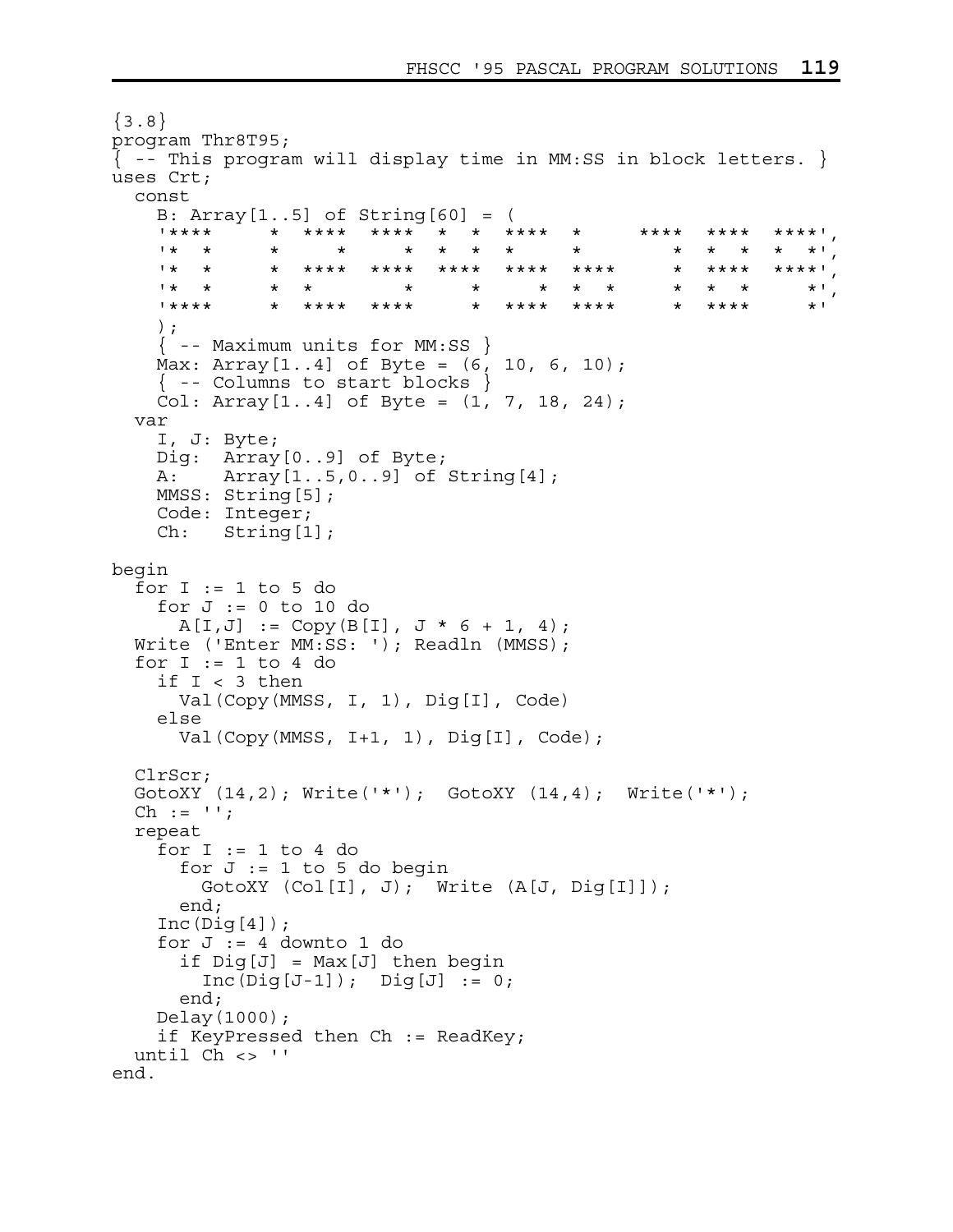```
{3.9}program Thr9T95; 
\{ -- This program will calculate the area of a polygon room. \} var 
     I, L, Sides, Code, Sum, Area: Integer; 
     Mov: String[3]; 
     Dir: Array[1..10] of String[1]; 
     Dist: Array[1..10] of Integer; 
begin 
  Write ('Enter number of sides: '); Readln (Sides);
   for I := 1 to Sides do begin 
    Write ('Enter movement: '); Readln (Mov);
    Dir[I] := Copy(Mov, 1, 1);L := Length(Mov);
    Mov := Copy (Mov, 2, L - 1); Val(Mov, Dist[I], Code); 
     { -- Subtract Down and Left directions } 
if (Dir[I] = 'D') or (Dir[I] = 'L') then
 Dist[I] := -Dist[I]; 
   end; 
  \{ -- Multiply length by width to obtain rectangle area, \}- then add or subtract area from overall area. \}I := 1; Sum := 0; Area := 0;
   repeat 
    Sum := Sum + Dist[I];Area := Area + (Sum * Dist[I+1]);
   Inc(I, 2);
  until (I > Sides);
  Writeln ('AREA = ', Abs(Area), ' SQUARE FEET');
end. 
\{3.10\}program Thr10T95; 
{ -- This program displays versions of libraries on a graph. } 
uses Crt; 
   var 
     Vers, FirstWk, FWkDisp, WkNum, LWkDisp, LastWk, Backup, 
     I, Min, Max, TestArea, FirstPreWk, LastPreWk: Integer; 
begin 
  Write ('Enter version #: '); Readln (Vers);
  Write ('Enter first week in test: '); Readln (FirstWk);
  Write ('Enter first week to display, # of weeks: ');
   Readln (FWKDisp, WkNum); 
   ClrScr; 
   LWkDisp := FWkDisp + WkNum - 1; 
  \{-- Display week #s at top (units first, then tens) }
   Write (' ': 9); 
   for I := FWkDisp to LWkDisp do Write (I div 10); 
  Writeln; Write (' ': 9);
```